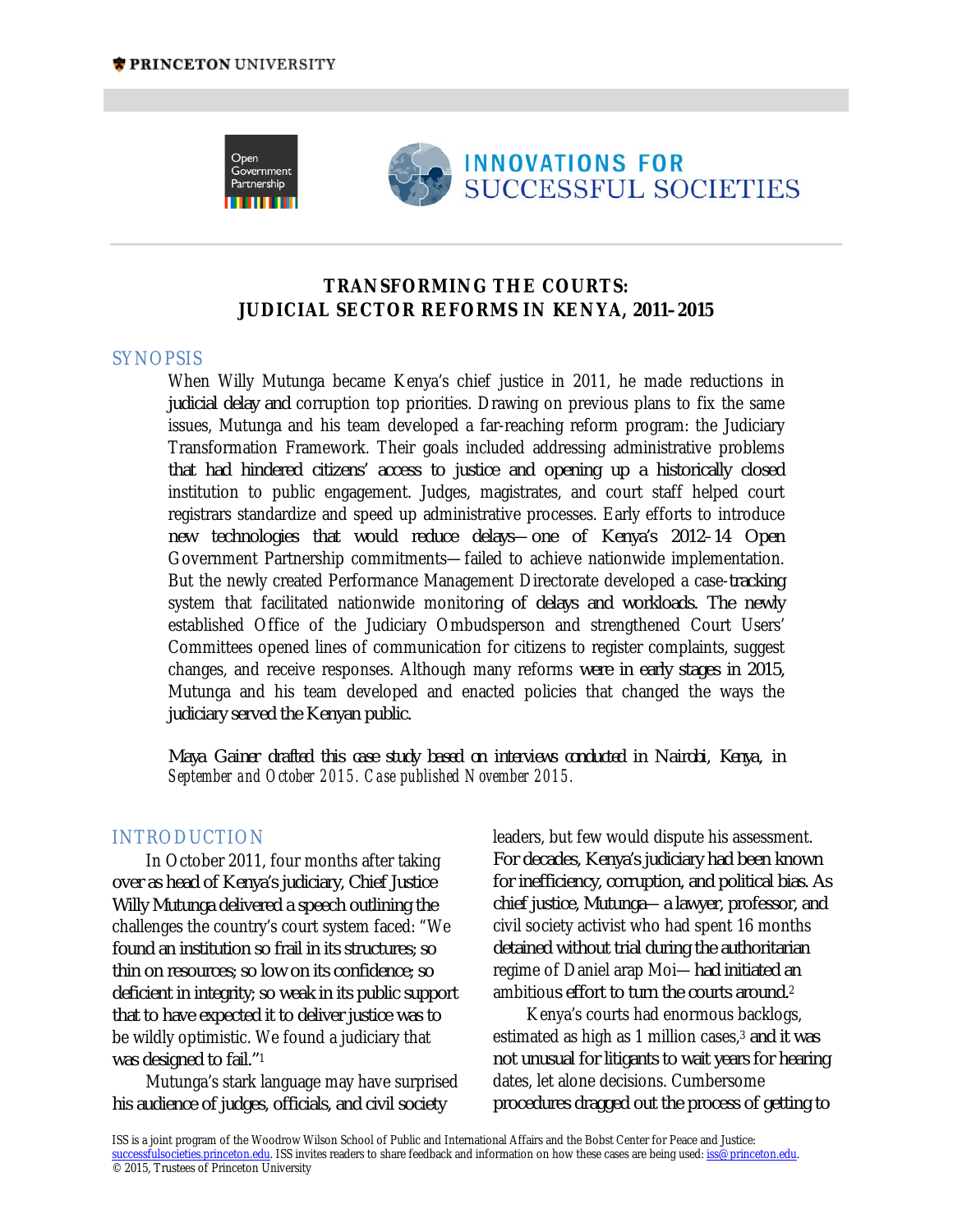trial, and judges and magistrates (collectively known as judicial officers) and lawyers regularly adjourned hearings for dubious reasons. Records often disappeared—typically because of haphazard procedures but sometimes because of deliberate efforts to delay cases.

Accountability was weak, in part because the judiciary was a mystery to many Kenyans. "The population does not understand how courts work, [or] why they work the way they do," said Executive Director George Kegoro of the Kenyan Section of the International Commission of Jurists. Citizens did not have the knowledge to demand quality services, and the judiciary lacked systems to track the status of cases and hold judicial officers accountable for delays.

A lack of resources compounded organizational problems; in 2011, Kenya had only 53 judges and 330 magistrates4 for a population

of 41.4 million.5 (Magistrates handled all but the most serious criminal cases and civil cases up to a legally limited monetary amount.) According to the United Nations Office on Drugs and Crime, similarly sized Argentina and Colombia had 2,019 and 4,805 judicial officers, respectively.6 The locations of the courts also meant many Kenyans had to travel long distances to access the judicial system, creating an inherent cost that posed a barrier for poor citizens, Kegoro said.

A popular saying, "Why hire a lawyer when you can buy a judge?" summed up many Kenyans' views of judicial integrity. Given the long delays and cumbersome procedures, it was common for those involved in hearings, motions, and other processes to pay for expediency. "The registry staff would give hearing dates to litigants depending on who bribed them to get earlier dates," said Apollo Mboya, chief executive of the

# **Box 1 Kenya's Court System**

At the top of Kenya's court system was the Supreme Court, which heard appeals of cases decided by the Court of Appeal and had original jurisdiction over cases involving presidential elections. The Supreme Court, located in Nairobi, also had powers to hear appeals from other courts or tribunals if prescribed by law, to determine the validity of a declaration of a state of emergency, and to issue advisory opinions on issues related to the newly devolved system of county governments.

The Court of Appeal, which had been Kenya's highest court until the 2010 constitution established the Supreme Court, heard appeals from the High Court. The Court of Appeal had originally been located only in Nairobi, but in 2013, the court established permanent stations in the towns of Nyeri, in central Kenya; Malindi, on the coast; and Kisumu, in the west.

The High Court, which in 2011 had 16 stations around the country, had jurisdiction over all civil, criminal, and constitutional cases and also heard appeals from the subordinate courts. The 2010 constitution also established two specialized courts—the Employment and Labor Relations Court and the Land and Environmental Court—which had the same status as High Courts.

Magistrates' courts handled the majority of civil and criminal cases in Kenya. They had jurisdiction over all criminal cases—except cases of murder, treason, or crimes under international law—and over civil cases up to a limit that depended on the seniority of the magistrate (KSh7 million [US\$68,500] for the highest-ranking magistrates). In 2011, there were 111 magistrates' courts. Other subordinate courts included the Kadhis' courts, where Muslims could choose to have marriage, divorce, or succession cases settled according to Islamic law; courts-martial; and tribunals established by parliament.<sup>1</sup>

<sup>1</sup> "Courts Overview," Judiciary of Kenya, 2014; accessed October 16, 2015, http://www.judiciary.go.ke/portal/page/courts-overview; see also Constitution of Kenya 2010, Chapter 10.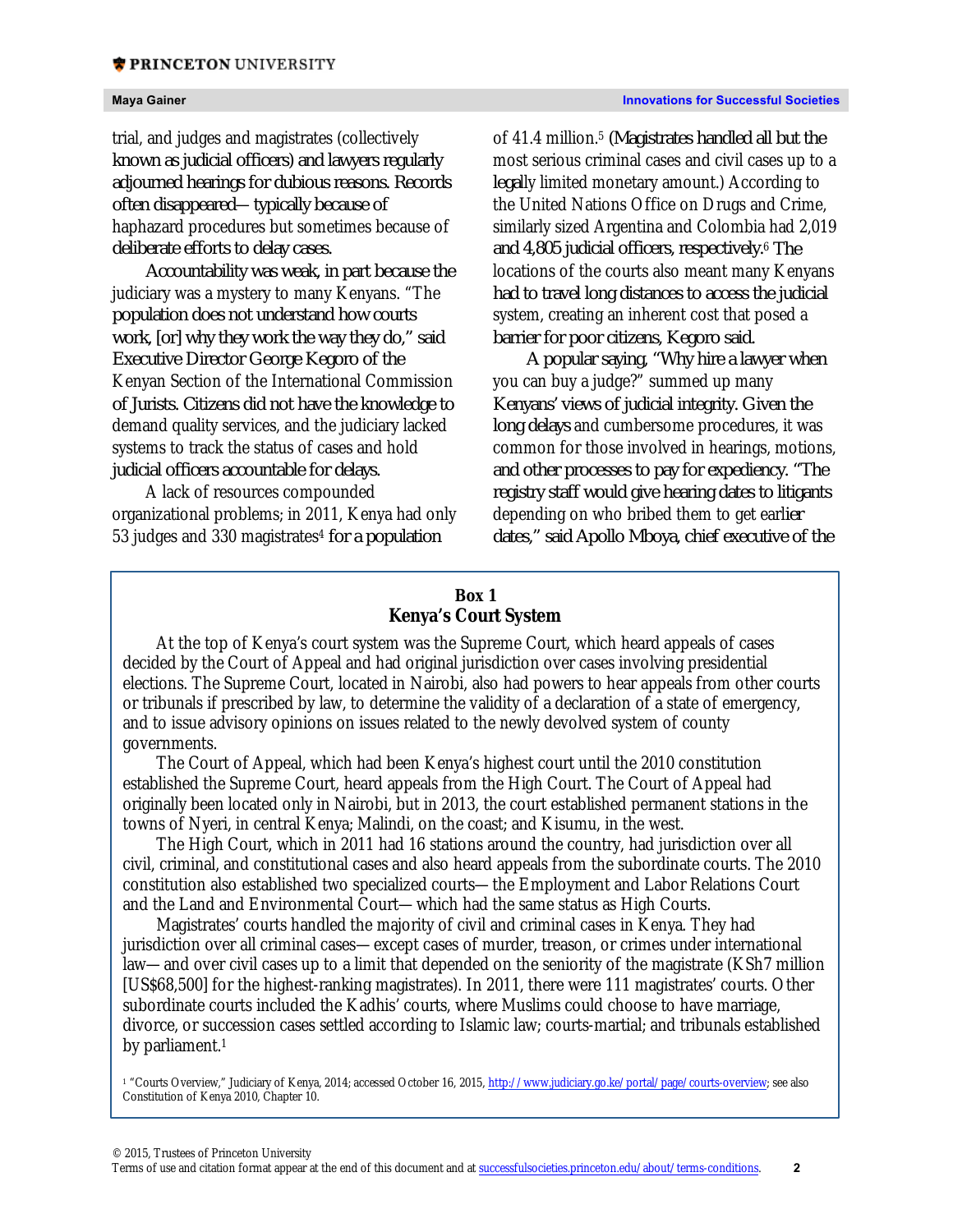Law Society of Kenya, the national bar association.

Corruption also influenced the outcomes of cases; a litigant or lawyer might bribe administrative staff to "lose" the case file, Mboya said, thereby preventing opponents from receiving a hearing; or litigants might simply pay judicial officers to rule in their favor. According to Transparency International's 2010 Global Corruption Barometer, 43% of Kenyans who sought services from the judiciary reported paying bribes.7

The courts also had a reputation for political bias. The judiciary was perceived as "a partial umpire," Kegoro said, rather than a neutral mediator. Until the passage of a new constitution in 2010, the president had unilateral power to appoint the chief justice of the Court of Appeal, which was Kenya's highest court up to that time. The president also appointed all members of the Judicial Service Commission, which hired and disciplined judges—either directly or because presidential appointees such as the attorney general automatically received membership8—and the judiciary's budget was controlled by the Ministry of Finance.<sup>9</sup>

The combination of inefficiency, corruption, and bias meant that few Kenyans believed the courts would resolve their grievances fairly. The most consequential example of that loss of public trust occurred in December 2007, when the opposition and the government disputed the results of the presidential election. The opposition Orange Democratic Movement accused the government of fraud, but its leaders refused to settle the issue in court because they believed their party would not receive a fair hearing.10 The election led to weeks of violence about 1,200 Kenyans were killed; it was resolved only through an international mediation process. In the wake of the violence, a 2008 Gallup poll found that only 36% of Kenyans expressed confidence in the courts. Public confidence fell further in 2009, reaching a low of 27%.11

After the 2007–08 crisis, Kenya's major parties formed a coalition government and appointed an independent commission to draft a new constitution that would address the underlying causes of the violence—the weakness of the judiciary among them.

"During the constitutional review, members of the public wanted the entire judiciary to go home," Mboya said. The drafters of the 2010 constitution considered removing all serving judicial officers and requiring them to reapply, with no guarantee they would return to the bench. Although they eventually opted against such a drastic measure, the document created a clear mandate for judicial reform.

The 2010 constitution required that the courts deliver justice to all Kenyans regardless of economic or social status and without delay or undue regard for technicalities.12 It also restructured the institution, bringing in new leadership through the creation of the Supreme Court and reconstituting the Judicial Service Commission to make it independent of the executive branch.

The new constitution passed in a national referendum in August 2010 with 68% of the vote.13 A few months later, in mid-2011, the Judicial Service Commission, the president, and parliament chose a new chief justice through a far more open process than before. There was a public call for applications, and candidates were interviewed on live television. The president appointed the final candidate based on the commission's recommendation and with approval by the legislature.

At the end of the grueling appointment process, Mutunga, a longtime reformer who had made his career in civil society rather than the judiciary, became the new chief justice.

With passage of the 2010 constitution, Mutunga saw a chance to change the system from the inside. "I applied for the job because I realized there was a project of creating a new judiciary. I had been involved in constitution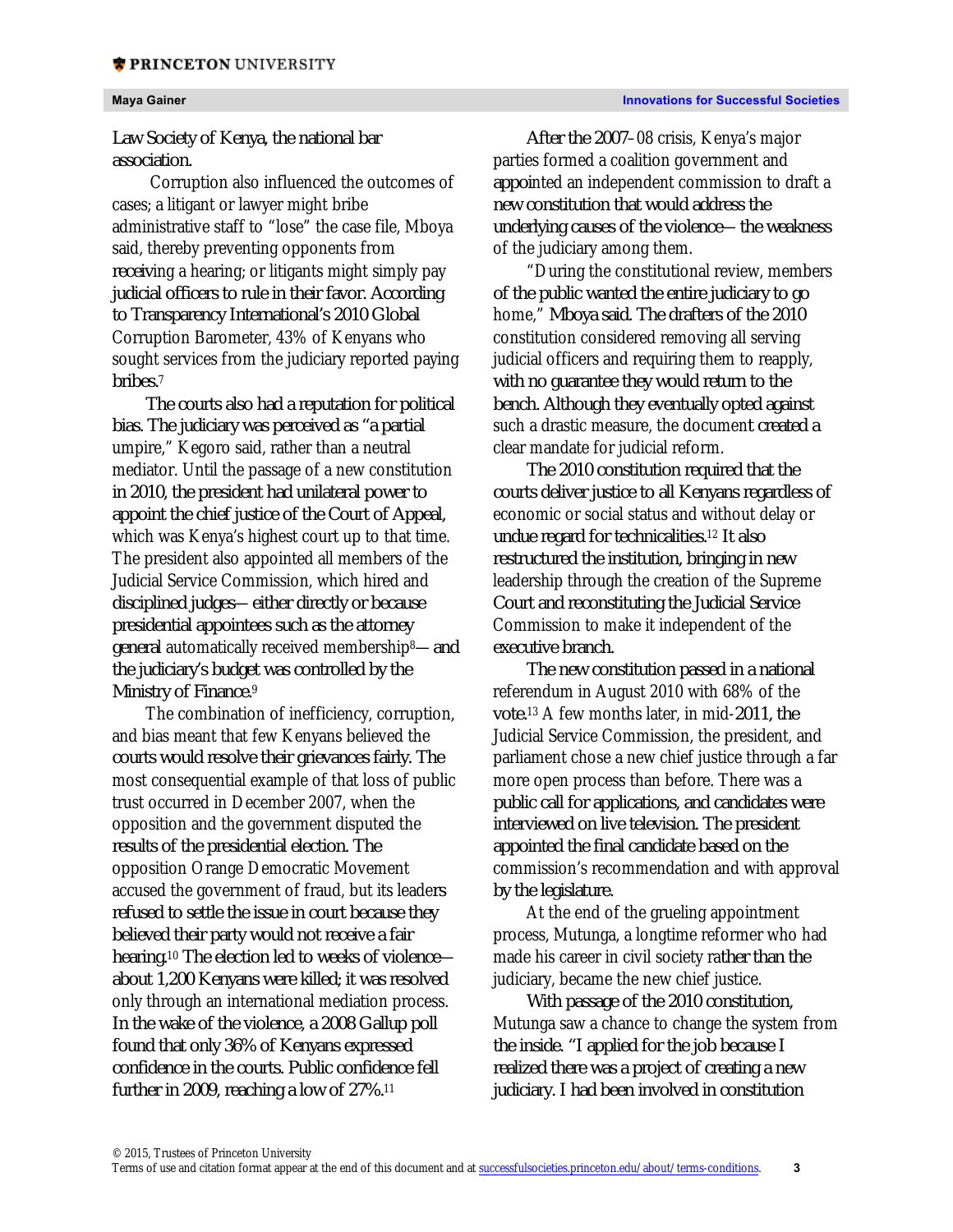making for quite a while, and I thought this was my opportunity to participate in the implementation," he said. However, he added, "I knew it wasn't going to be easy." Although there was widespread understanding of the judiciary's problems and agreement on the need for farreaching reforms, past efforts had produced little progress.

# THE CHALLENGE

Institutional culture and structural impediments stood in the way of Mutunga and his team as they worked to develop and implement an ambitious plan to make the courts more efficient and open, increase professionalism, and expand the court system. The reformers had to revamp an opaque system, many of whose members had strong senses of entitlement. To do so, they had to overcome internal resistance, strengthen weak accountability mechanisms, and find the necessary resources.

"The overriding problem in this institution was cultural," said Duncan Okello, chief of staff in the office of the chief justice. Since the colonial era, he said, "the judiciary had developed a culture of unaccountability, distance, hierarchy, and opacity—sometimes driven by a self-serving invocation of the principle of independence." Although some degree of isolation was typical around the world to avoid jeopardizing the appearance of fairness, in Kenya the practice went beyond norms of maintaining impartiality by creating a gulf between judges and the people they served and worked with. Increasing openness to the public and collaboration among judicial officers and staff were essential to implementing reforms, but doing so required a major change in attitudes.

Judicial officers had long been able to get away with corruption, incompetence, and laziness; and reforms were likely to meet resistance from those who had taken advantage of the weak system. Mutunga expected his efforts to spark a backlash from some of the judicial

officers and their allies outside the courts. "When you transform, you're challenging certain vested interests that profit from the status quo you want to change; and it's not easy, because they will fight back," he said.

Enlisting genuine commitment from judicial officers was critical, given the geographically dispersed court system and lack of accountability mechanisms. Leaders in Nairobi faced a principalagent problem. They lacked reliable information about what judicial officers around the country were doing, and monitoring every court would become even more challenging as the system expanded the number of judicial officers as well as the number of courts. Although strengthening oversight and supervision was an important step, such actions would have little effect if judicial officers refused to change their ways.

Judicial accountability was a particularly difficult problem because Kenyans had little knowledge of how the court system worked, and those who did understand—especially lawyers often were themselves involved in corruption or delays. For reforms to take root, users of the justice system—whether lawyers or everyday citizens—had to understand how the courts should function and had to demand that judicial officers deliver quality services.

Capacity also posed a challenge. The judicial officers who managed the court stations where one or more judges or magistrates worked typically had no training or experience in administration. At the time, leading a station was a matter of seniority, said Chief Registrar Anne Amadi. "You become the most senior, and then you head a station; but there has been no formal process of preparing you for that role, so you learn on the job"—without clearly documented procedures to help. In the critical area of registry operations, "There had been no document to reference—whether you are new or old in the organization—that would give you administrative guidelines," and there was no training, said Justice Reuben Nyakundi of the High Court, which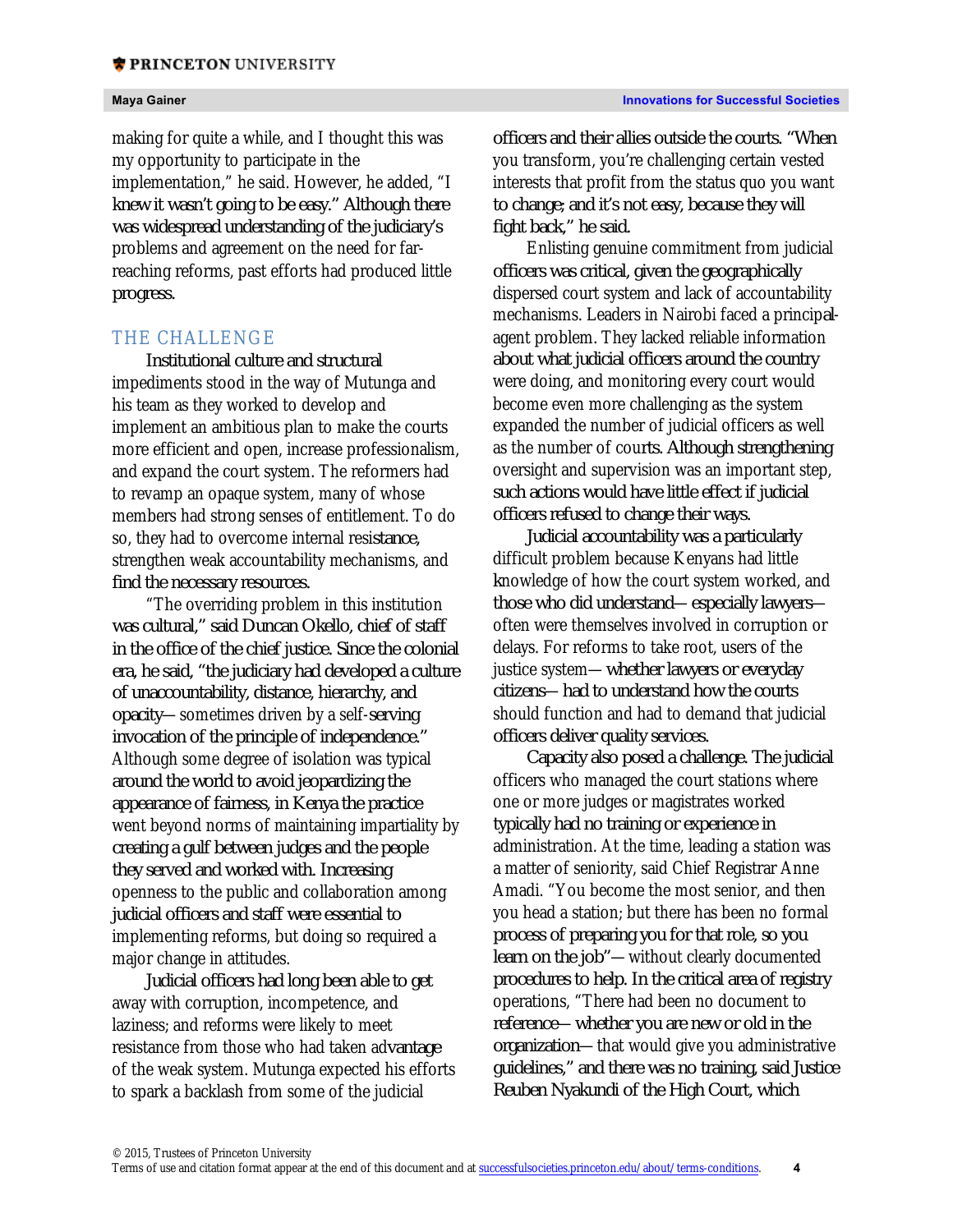heard many civil, criminal, and constitutional cases. Providing training and tools was a crucial step to ensuring that judicial officers at the local level could follow through on the priorities set by the leadership.

Finally, an ambitious reform program required substantial resources. Hiring new judicial officers, building more courts, developing information and communication systems, and conducting public outreach were expensive plans to carry out, and the judiciary's budget was small relative to other government institutions and to judiciaries around the world. In 2010–11, Kenya's courts received 3.9 billion shillings (about US\$48 million at the time) from the government. That represented about 0.5% of the national budget compared with an international benchmark of 2.5%, cited as a goal by the Kenyan judiciary.14 Although the 2010 constitution and 2011 Judicial Service Act removed the judiciary's budget from control by the executive, its allocation was still subject to parliamentary approval; and the judiciary had to compete with other government institutions for resources.

# FRAMING A RESPONSE

After taking office in June 2011, Mutunga assembled a team to take stock of the judiciary's challenges and develop a blueprint for reform. Key members were Joel Ngugi, a High Court judge who had previously taught law at the University of Washington, and Okello, chief of staff in the office of the chief justice. Both had worked outside the judiciary until 2011, bringing fresh perspectives to the institution's longstanding challenges—and its prescriptions for change.

The strategy team had abundant material to draw on. The judiciary had already produced many internal reports proposing reforms, and civil society organizations had made recommendations. Most recently, a 2009–10 task force led by Justice William Ouko had gathered information from previous reports and

recommended more than a hundred measures to address issues like hiring and case backlogs. According to Ouko, "There were 13 reports on the judiciary and the reforms that it required," so his task force's role was to make recommendations based on earlier materials.

Only a few past initiatives had made real progress. For instance, since 2006, many courts had established Court Users' Committees or adopted other mechanisms for public engagement; and a handful had recently developed case management systems.

Mutunga said that with so many existing plans for reform, the 2012–16 strategy his team developed, called the Judiciary Transformation Framework, "was not reinventing the wheel." There were "a lot of good recommendations and proposals that were not implemented because there was no political will on the part of the leadership," he said. Rather than starting from scratch, the framework was intended to generate a common understanding of priorities and to structure them in a way that facilitated implementation.

Although the framework drew heavily on ideas that already had internal buy-in, the strategy team also engaged in extensive consultations with judges, magistrates, and staff to ensure their support. "Even if you disagree with elements within it for subjective reasons, you cannot claim you were not part of the consultation," Okello said. However, consultations outside the judiciary were limited, he recalled. After completing a draft, the team sent it to a nongovernmental legal aid organization and two professors for comments. Although the external reviews were "an afterthought," Okello said, they were useful in improving the framework.

The final document, issued in May 2012, structured judicial reform around four pillars: people-centered delivery of justice, organizational culture and professionalism of staff, adequate infrastructure and resources, and information technology as an enabler for justice. Each pillar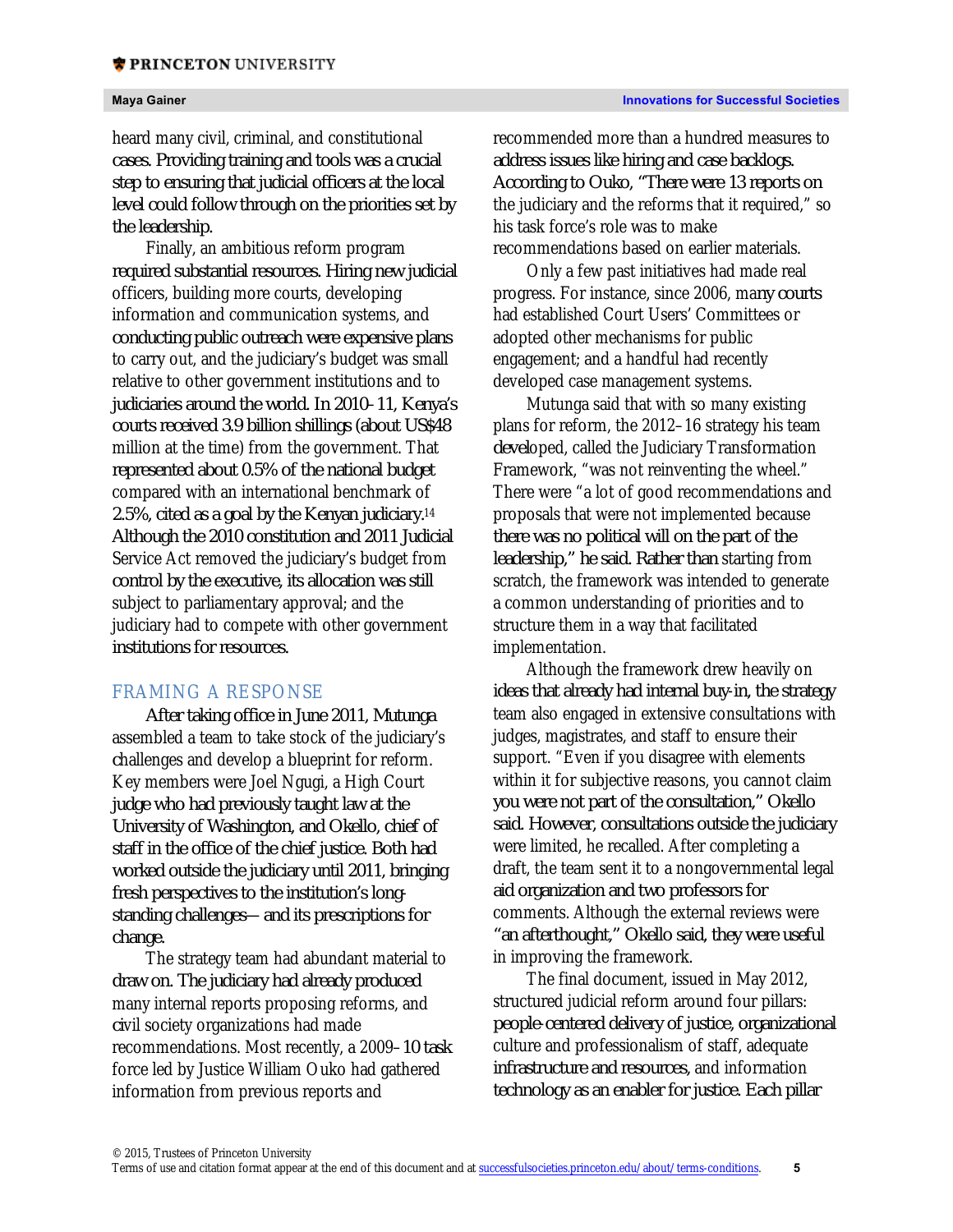consisted of several "key result areas," which grouped together specific actions to achieve the goal.

The first pillar listed access to justice as a key result area, encompassing such actions as the establishment of customer care desks to answer questions, the simplification of court procedures, and the creation of a case management system. The first pillar also covered public and stakeholder engagement, including the strengthening of complaint mechanisms and the creation of more-formal structures for Court Users' Committees. The second pillar focused on changing the institutional culture, increasing training, and clarifying responsibilities. The third and fourth pillars sought to expand the court system and its budget and to increase the use of information and communications technology (ICT), respectively.

The strategy was extremely broad, Okello acknowledged, but "given the problems that the judiciary had, it was difficult to say any one thing was a priority and the others were not . . . You needed to move like a bulldozer and attack [everything], and of course that has its challenges."

To oversee implementation of the framework, Mutunga appointed Ngugi as director of a newly created Judiciary Transformation Secretariat. The secretariat's first task was "to make sure everybody understood that there was a blueprint for reform," Ngugi said. The secretariat then helped coordinate initiatives, tracked progress, and shared best practices across courts. Ngugi said one of its key roles "was to incubate new ideas about reform . . . if we discovered there was a particular court that had innovative ideas for instance, on dealing with its backlog or technology—we'd help diffuse that to other courts." Ngugi also headed the Judiciary Training Institute, and because the framework placed strong emphasis on training, some of the activities overlapped. (Eventually, the secretariat, which had originally been under the office of the

chief justice, became a part of the training institute.)

Other offices and committees played key roles in implementing the Judiciary Transformation Framework. The chief justice had always overseen the administration of the judiciary as well as served as a judge, but the office had no policy-making capacity. Mutunga said that instead of a policy team, his only staff at the time of his appointment consisted of "eight bodyguards and two secretaries."

To help implement reforms, Mutunga had restructured the office by adding a chief of staff—Okello's position—and hiring experienced staff to plan and coordinate new initiatives. He also created new administrative departments, notably the Directorate of Public Affairs and Communications and the Performance Management Directorate, and formed issuespecific committees led by judges to further develop plans for carrying out specific components of the transformation framework, such as performance management.

A significantly increased budget put the judiciary in a financial position to implement the transformation program. For the 2011–12 financial year, the judiciary's budget allocation from parliament nearly doubled to KSh7.5 billion (about US\$91 million), and the amount continued to increase for the next several years, reflecting the high priority placed on judicial reform. The judiciary also attracted donor support. In November 2012, the World Bank began a US\$120-million project to support judicial reforms. Other donors, such as Germany's international development program GIZ and the United Nations Development Programme, also committed funds to various aspects of the transformation program.

As the judiciary sought to open more of its operations to public view, in December 2011 Kenya's government made a broader commitment to transparency by joining the Open Government Partnership (OGP), a multilateral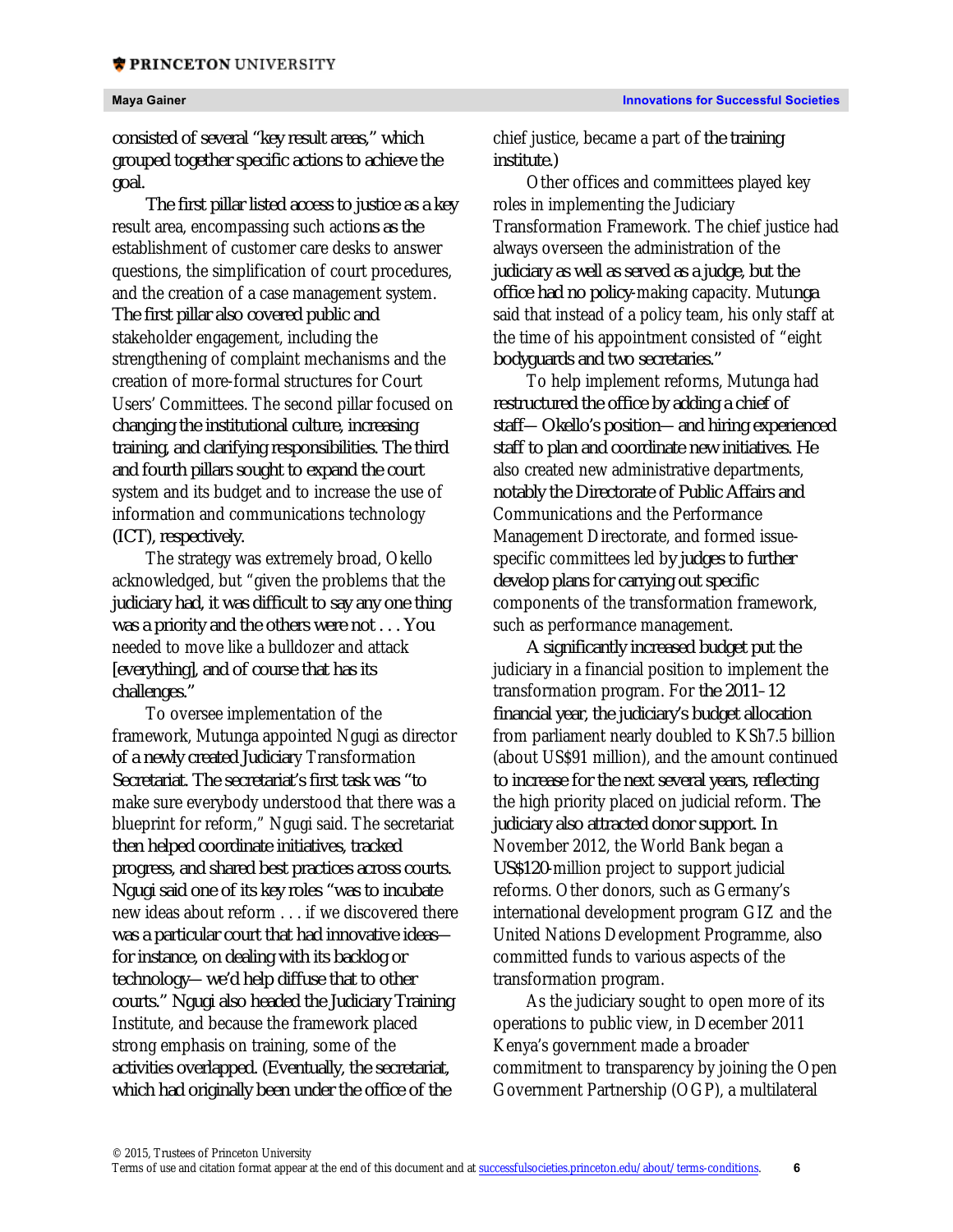### **Box 2**

# **OGP in Kenya: Seeking Broad Support**

In December 2011, Kenya joined the Open Government Partnership (OGP), a multicountry initiative to promote transparency, accountability, and integrity in government. Bitange Ndemo, then permanent secretary of the Ministry of Information and Communications, said he and his team at the ICT Authority, an agency within the ministry that had spearheaded Kenya's recently launched open data initiative, saw the OGP as an opportunity to provide an "outside push" to sustain open data and to expand their work on transparency.

Working closely with a small group of civil society organizations that had been involved in the open data effort, the ICT Authority quickly submitted an OGP action plan in February 2012. The action plan's commitments focused on programs that the ICT Authority planned to implement and that needed support, said Kaburo Kobia, who coordinated the OGP at the authority. "Other than those we were already working on IT projects for, we didn't collaborate with any other ministries or agencies in developing the commitments . . . That's why I think we stuck to projects that were already happening, so that we're not involving agencies and making plans for them that they had no idea about." Introducing new technologies to "increase expediency" in the judiciary was one component of the action plan.

However, increasing the use of information and communications technology (ICT) in the judiciary proved challenging. With limited infrastructure and widely varying procedures, the development of a nationwide case allocation and tracking system proved impractical in the near term. Attempts to introduce a case management system and other technologies such as audiovisual recording of proceedings also met resistance. Telling judges the initiative was an OGP commitment "doesn't work," Ndemo said. "If they don't want it, they don't want it."

The lack of broad sectoral participation in developing the action plan and limited communication afterward meant that the OGP did not offer an avenue for strengthening political will internally. Chief Justice Willy Mutunga said he did not remember the OGP's playing a role in the judiciary's efforts to introduce new technologies, and Duncan Okello, his chief of staff, added that he had "stumbled upon it" sometime after the early technology initiative had stalled.

Furthermore, low public awareness of the initiative and the involvement of only a narrow band of civil society groups meant that the OGP was not the preferred tool for civil society in general to demand accountability. "Kenya has a strong commitment to openness . . . but honestly, our commitment to the OGP is not what is driving the desire to get these projects done and create more transparency," Kobia said.

In 2015, the ICT Authority was working to strengthen the OGP and improve its position within the government. After speaking with coordinating agencies in other countries, Kobia said, the ICT Authority recognized that "this is not our core work" and decided it would be important to move coordination to an office, such as that of the president or deputy president, which would be a more natural fit for the role. Interest in the OGP rose after the initiative was included on the agenda for US President Barack Obama's visit to Kenya. Kobia was optimistic that the high-level interest sparked by the visit could create an opportunity for the initiative to achieve its potential**.** However, given the limited government and public engagement up to 2015, Ndemo said, "I can't say there's a direct impact that OGP has had on the country, but it's helped the discussion around openness."

initiative to promote transparency and public integrity. Bitange Ndemo, then permanent secretary at the Ministry of Information and Communications, included two elements of the judicial reform as commitments in Kenya's OGP action plan, submitted in February 2012: the integration of new technologies to speed up court processes and the independent vetting process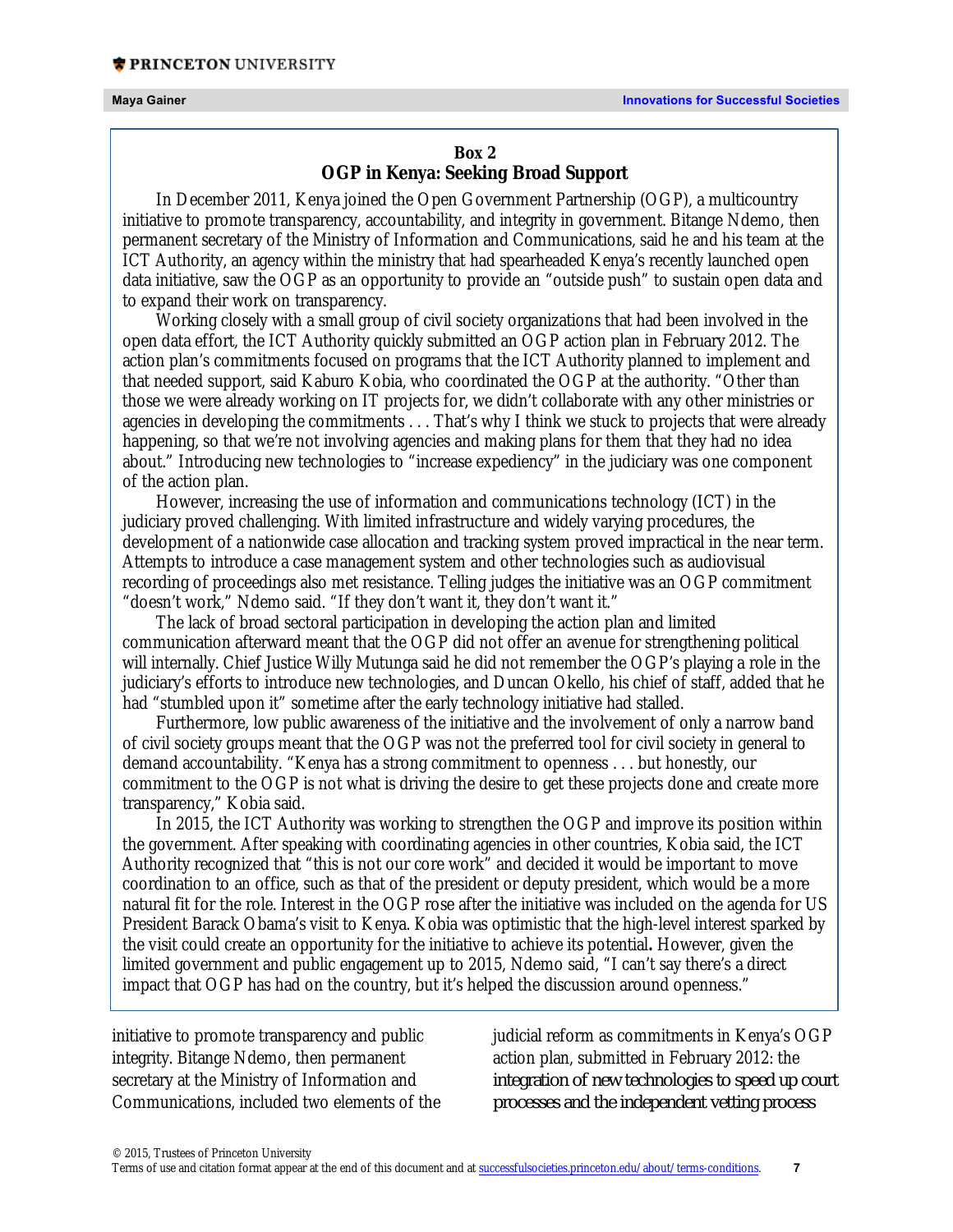that reviewed the records of judges serving before the 2010 constitution went into force.

## GETTING DOWN TO WORK

After Mutunga's appointment as chief justice in June 2011 and the completion of the Judiciary Transformation Framework in May 2012, reformers on the chief justice's staff and across the judiciary worked to implement policies to promote efficiency and transparency, ranging from organizing registries to monitoring cases and responding to public feedback. Practices varied across the court system, but initiatives carried out during Mutunga's tenure laid a foundation for longer-term reform.

### *Building a reform culture*

Securing support from judges, magistrates, and staff was a critical first step toward the transformation Mutunga and his team envisioned. Consultations were important not only to collect ideas and offer reassurance, Mutunga said, but also "because they disarm those who are going to resist . . . Having been heard and having been part of the consensus, they have no business sabotaging [the reforms]."

After finalizing the Judiciary Transformation Framework, Ngugi led 38 transformation workshops across the country, which were intended to present the reform program and shake up the judiciary's culture. The workshops brought together judges, magistrates, and support staff—including such staff as cleaners and drivers, who had never interacted with judges on an even footing. The inclusion of everyone working in the judiciary "was a culture shock for them," Ngugi said, "and it immediately announced that things had changed."

Ngugi stressed that the workshops focused on participation rather than on "preaching" about the transformation framework. He and his team had judicial officers and staff split into small groups to discuss challenges the judiciary faced and strategies to respond, "and then we would

ask them to look at the Judiciary Transformation Framework; and almost always they would have listed exactly the same things that were in the [framework] as both challenges and ways of solving those challenges." Demonstrating that "the transformation framework was actually not an alien thing but something they themselves were saying" eased acceptance of the reform program, Ngugi said.

The framework's emphasis on the careers and well-being of judicial officers and staff notably, in the forms of training opportunities and increased salaries and benefits—also helped secure buy-in. By starting with popular changes, Okello said, "You put them in a position where transformation is all about them . . . People would say, 'Yes, we'd like all these things,' and we'd say, 'That's what transformation is all about.'"

The people who helped judges and magistrates do their work, called judicial staff, constituted an important base of support, Mutunga said. They had historically received extremely low compensation, "so giving the judicial staff good salaries and [benefits] was basically one way of telling them that these reforms are about you, and you've got to protect them." He added that staff support also was a practical matter, because the group made up the vast majority of the judiciary's nearly 5,000 workers.

Another strategy Mutunga adopted was to emphasize the importance of the judicial system as an institution. "'Do you want [to work in] an institution that is known for its corruption? Do you want an institution where every time there's a constitution-making project, Kenyans say, 'Disband these people'?" he recalled saying to judicial officers. "That message resonated with some judges as well . . . There might be people whom you perceive as resisters, but you can actually convince them."

The new constitution offered a valuable way to ground discussions of reform, Mutunga said, especially as judges deliberated over cases. "As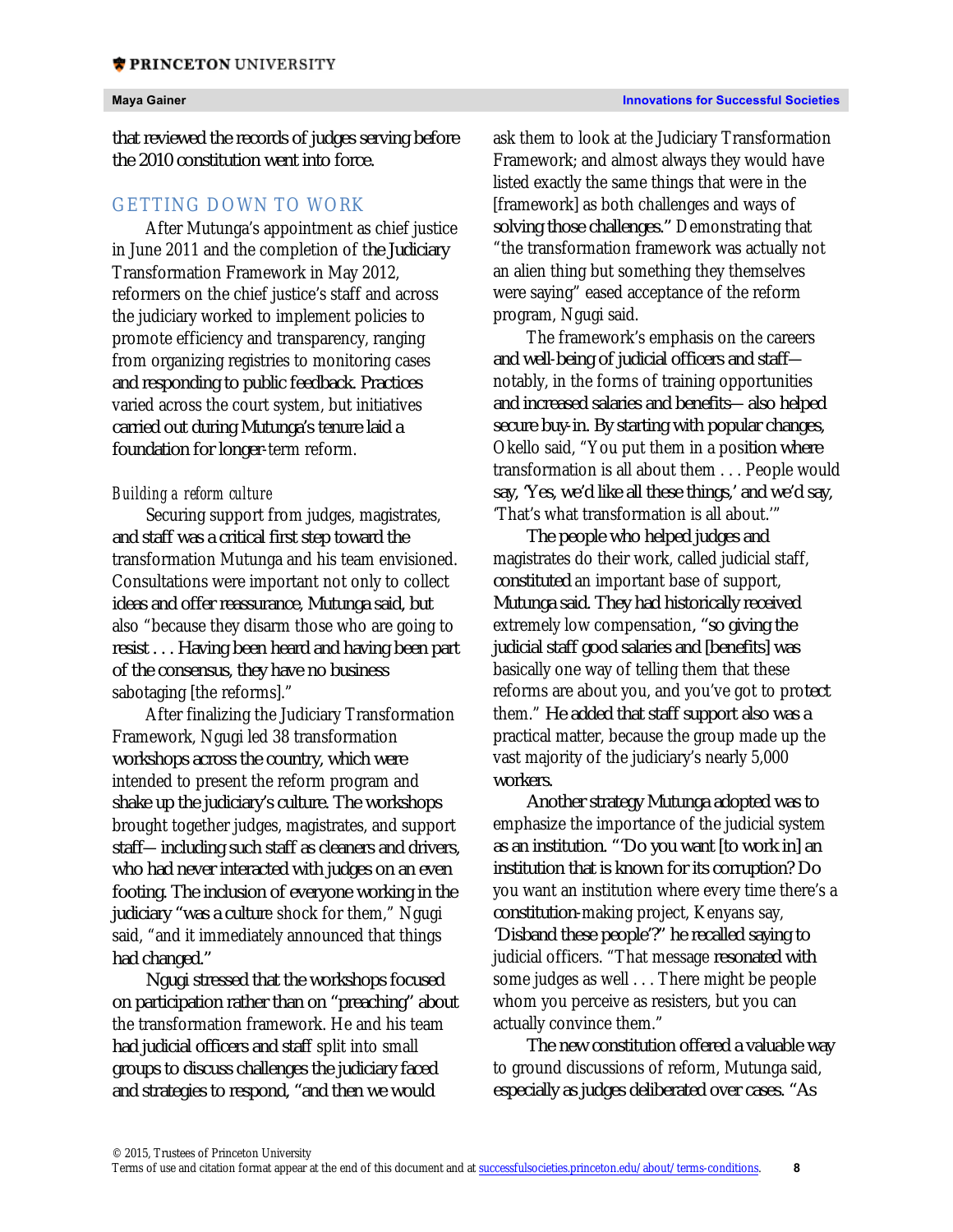you interpret the constitutional provisions of equity, transparency . . . asking people to internalize them and to reflect them is a very powerful argument," he said.

At the same time, Mutunga took symbolic steps to signal that the judiciary's culture had to change. One of his first acts as chief justice was to ban the wigs that judges had worn since the colonial era, a move meant to reduce the perceived divide between jurists and everyone else. In an internal signal that judicial work was a mutual effort, all court staff were allowed a tea break—a Kenyan workplace ritual previously reserved for judicial officers and the highestranking administrative staff. The move "revolutionized" internal power relations, Okello said. He joked that "We had our own progressive Tea Party movement," referencing the antiestablishment political group in the United States.

External events also helped create space for reform. The 2010 constitution's measures for restructuring the judiciary included a vetting process, in which an independent board of Kenyan lawyers, civil society leaders, and foreign judges reviewed the record of each judicial officer serving before the adoption of the constitution and determined whether he or she was suitable to remain on the bench. The vetting process "gave us a great opportunity to carry out reforms," Mutunga said. "We were able to do a lot of things because the internal resistance to reforms was already engaged by the vetting. They were fighting for their professions for almost three years." The same judicial officers who were most likely to oppose internal reforms—those who had histories of corruption, political bias, or not working hard—were the ones who would be most concerned about removal by the vetting board.

### *Simplifying and communicating procedures*

To help litigants navigate the snarled judicial system, the transformation framework called on

the courts to streamline procedures when possible and make the processes clearer. Registrars, who handled administrative issues for each level of the court system, led efforts to standardize and clearly communicate administrative processes.

Because administrative processes varied at each level—and, in practice, across courts registrars had to tailor solutions to their specific situations. The aim was to have a registry manual for each court, although as of fall 2015, the High Court had finalized and published one; the Court of Appeal and the magistrates' courts were in the process of developing them. In each case, it was a consultative process, designed to find out what each court station was doing and reach a consensus on the best practices to adopt nationwide.

Improving operations at the registries where case files were stored was an important step in reducing delays. Because many registries were physically disorganized, locating case files was a common problem. Without an effective system to keep track of files, unscrupulous staff could easily hide them or remove critical documents in order to derail a case.

To better organize the stacks of paper files, registries serving the High Court and the magistrates' courts adopted simple measures to make the files easier to locate and trace. Color coding of files based on the type of case—such as criminal cases or children's cases—enabled staff to tell at a glance whether something was in the wrong place, said Caroline Kabucho, assistant registrar of the magistrates' courts. In addition to color coding, the High Court, which comprised several specialized divisions, began to reorganize its files to store each division's files separately.

Equally important was the challenge of keeping track of who had specific files. Eunice Mutie, a legal and program officer in the office of the High Court registrar, described a system of tracer cards that, whenever a file was retrieved for any reason—for instance, to bring to a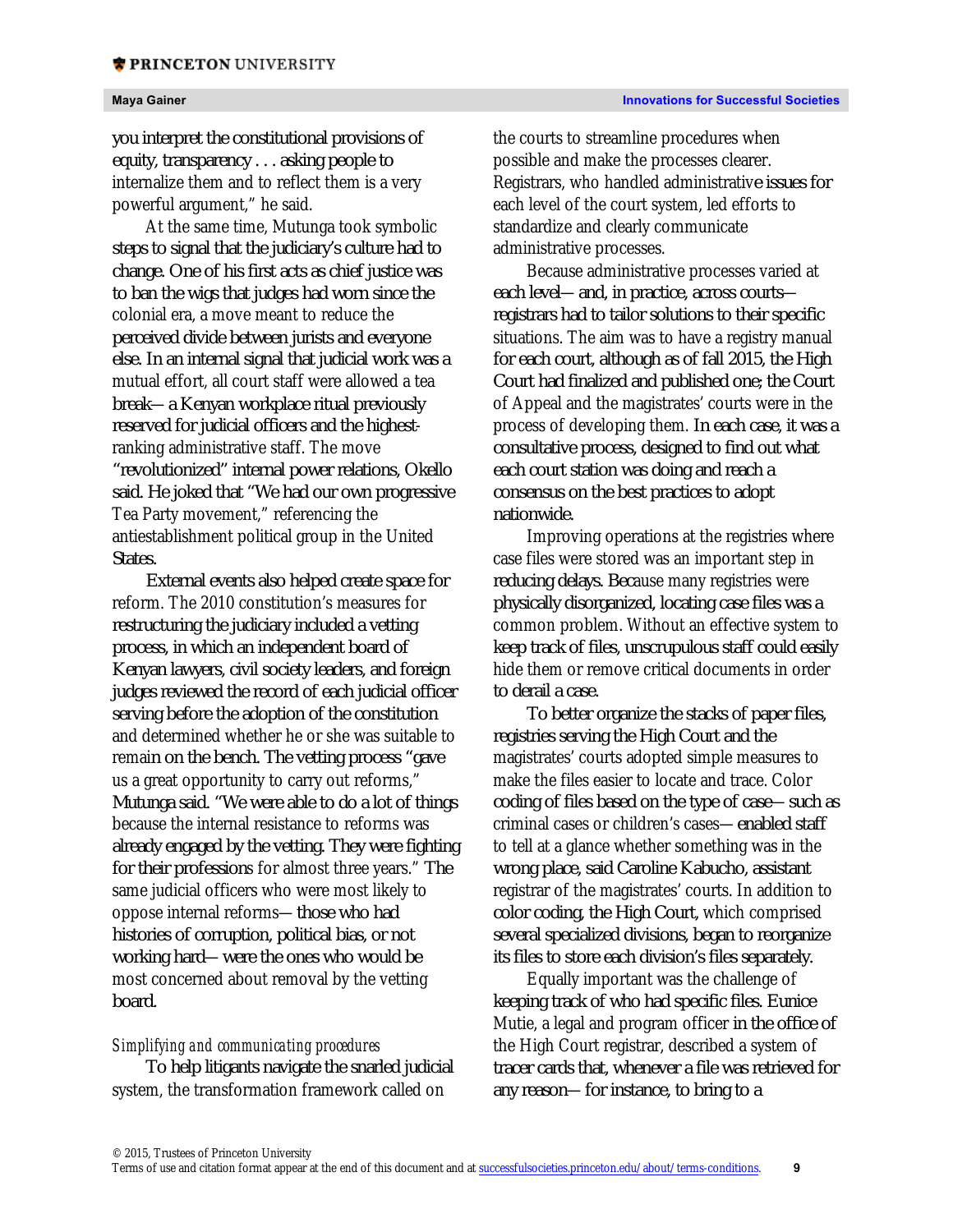courtroom—staff placed on the shelf where the file had been stored so that anyone looking for it could immediately trace its location. Registries also tracked the movement of files in written books called movement registers, which Kabucho stressed offered an avenue for accountability. "You trace it back to who had the file . . . If I gave it to you and you signed that it's complete, [and] by the time you're handing it over to the next person, it's not complete, somebody has to be held liable for the missing file or missing documents," she said.

Making it easier to find files was not the only issue. It was also important to communicate to litigants the documentation needed for their cases to move forward. The High Court registry developed a checklist of standardized requirements that applied to all venues, which Nyakundi, a High Court judge based in Kajiado who had worked on the registry manual, said was critical to avoid confusion arising from processes that varied across courts.

The courts took other steps to clarify and speed court procedures. To ensure that a case was ready, the Court of Appeal introduced practice directions that required pretrial conferences to avoid situations in which a case went for a full hearing and then was adjourned. The directions also limited the amount of materials submitted so that judges could spend less time going through files.15

To communicate processes to litigants, each court station was required to produce a service charter in the form of a billboard that listed the requirements, fees, and timelines for each court process. The charters helped prevent improper payments, said Director of Performance Management Nyoike Wamwea, by clearly stating what citizens could expect. Kabucho added that the process of developing the timelines laid out in the charters and registry manuals helped the registrars gain a better understanding of the courts' staffing requirements.

Throughout the process, the transformation secretariat provided support for the registrars. After the transformation workshops had laid out ideas and teams had started work on different components of the reform program, "our role changed to one of facilitation," Ngugi said. He and his team helped organize meetings to develop the registry manuals, and the secretariat, which had become part of the Judiciary Training Institute, similarly assisted the committees that developed other policies, such as guidelines on sentencing and the judiciary's internal transfer policy. Once a committee had been formed, often based on recommendations from the secretariat to the chief justice, "we keep them running and ensure that they have everything they need," Ngugi said, ranging from a place to meet to funding for outside consultants.

### *Monitoring cases*

A long-awaited reform to reduce delay was the introduction of a case management system. Until 2015, no centralized system existed for tracking the status of a case, how long it had taken to progress from step to step, and who was responsible. But the development of such a system proved a long and challenging process.

Initially, Mutunga and his team had hoped to introduce a nationwide electronic case management system to monitor delays, digitally store and share documents, make it easier for litigants to receive information about the status of their cases and allocate cases to judges randomly as a way of preventing the practice of gatekeeping, in which wealthy or powerful litigants worked to have their cases heard by judges they considered favorable. To build additional support for the plan, in 2012 the ICT Authority, a separate agency within the Ministry of Information and Communications, made the introduction of a case allocation system and other technologies a part of Kenya's commitments to the Open Government Partnership (see text box).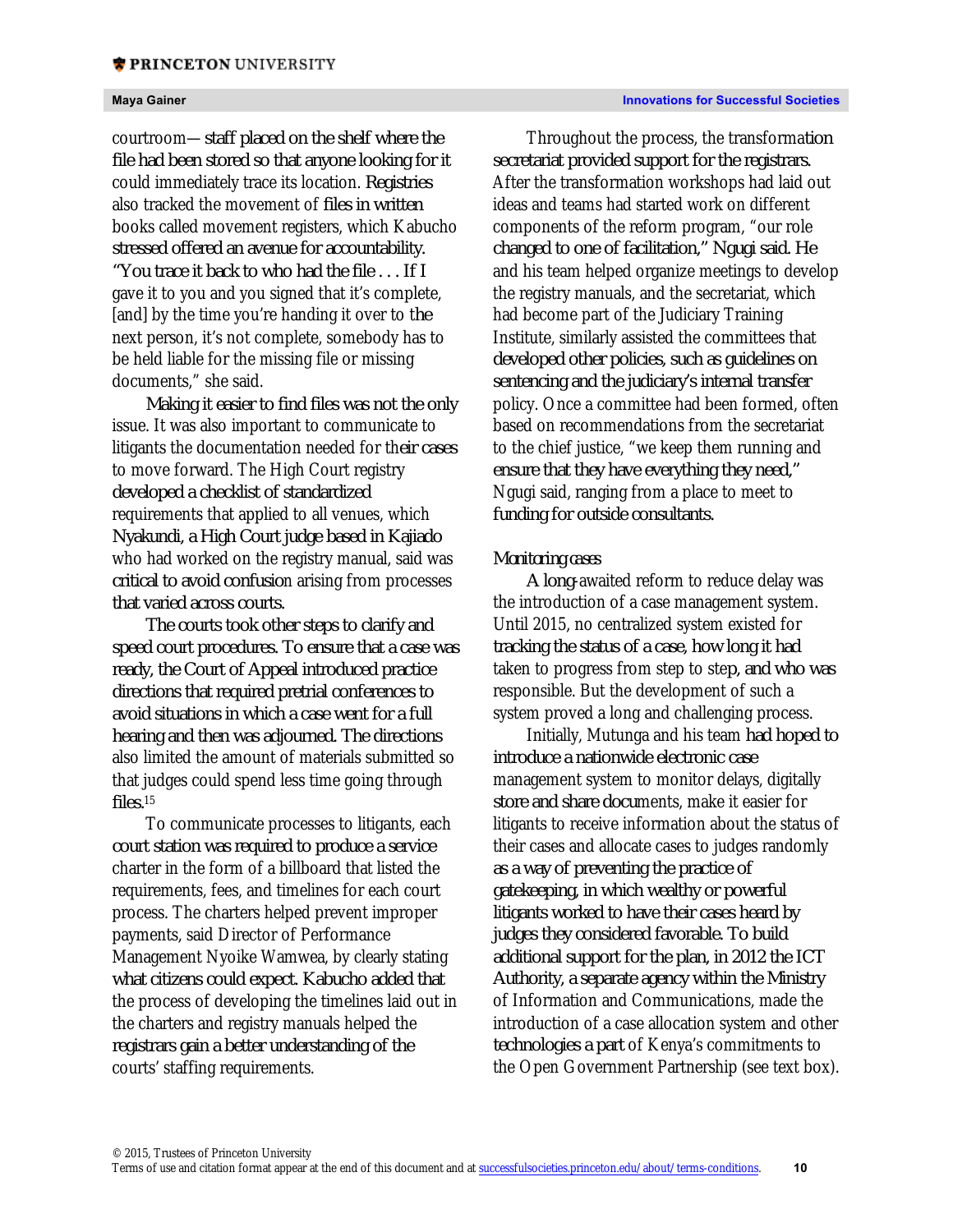Beginning in 2010, the magistrates' court in Eldoret, a major city and county capital in western Kenya, piloted a court-level case management system with funding from the US Agency for International Development and technical support from law reporting agency Kenya Law, which had substantial experience with ICT and databases. The system was intended as "a testing ground," said Long'et Terer of Kenya Law. "It's a fairly simple system, but it showed all of us that it's possible to have a system in place." The Eldoret system enabled judicial officers to easily track the status of a case in a court-level database and enabled litigants to check their cases' statuses and receive updates—such as hearing dates or reminders to pay outstanding fees—via text message. Similar systems were introduced piecemeal in other courts, including in the town of Kapsabet, a county capital southwest of Eldoret, and at the Court of Appeal.

However, scaling up an electronic case management system to cover the entire country was no easy matter. Not all courts had the secure internet connections—or even the hardware necessary to transmit the information. "If the court does not have the basics, it cannot support ICT . . . if there is a court without reliable power, ICT will not work. If it's a court without computers, it won't work," said ICT assistant director Josephat Karanja. An internal survey in 2014 found that 40% of courts had no reliable Internet connection.16 In addition, many judicial officers and staff had limited computer skills.

Furthermore, the introduction of new technologies often met resistance. Ndemo, the permanent secretary in the Ministry of Information and Communications during early efforts to develop an electronic case management system, said that although some judges were convinced, "there were others who thought we were intruding." Without broad internal support, the process stalled. Okello said that early on, some staff undermined implementation by

requesting bids for systems that would not work or by slowing the process of hiring support staff.

The variation in processes across courts also meant it was impossible to develop a nationwide system for monitoring and sharing information without first standardizing manual procedures. "If you want to take the system from Eldoret to Mombasa, you have to tweak it," Karanja said. "Let us document and standardize the processes and procedures, and then ICT will work."

Eventually, the judiciary shifted gears. "It was a case of learning through failure," Ngugi said. Going back to a smaller scale, "we started encouraging [court] stations to develop their own local solutions," as Eldoret had done earlier. However, Ngugi said, "this didn't solve one of our major problems, which was having access to data." The judiciary's leaders still wanted to collect information about how long processes took, the sources of delays, and how well courts and individuals were performing, which led to the creation of an alternative monitoring system.

In January 2013, Mutunga established a committee to develop a performance management system for the judiciary. Previously, courts submitted monthly statistics on the number of cases heard, Ngugi said, but "we needed a tool that can give more information." To provide the data necessary to evaluate court stations' and individual judicial officers' performance, the committee and Performance Management Directorate developed a new casetracking tool. After nearly three years of consultations with judicial officers and testing, the directorate released the final version of the tool, known as the Daily Court Returns Template, in October 2015.

The Daily Court Returns Template collected much of the same data that an electronic case management system would have, but it did not provide the mechanism for sharing files that the judiciary's leaders had originally envisioned. According to Lyna Sarapai, a senior resident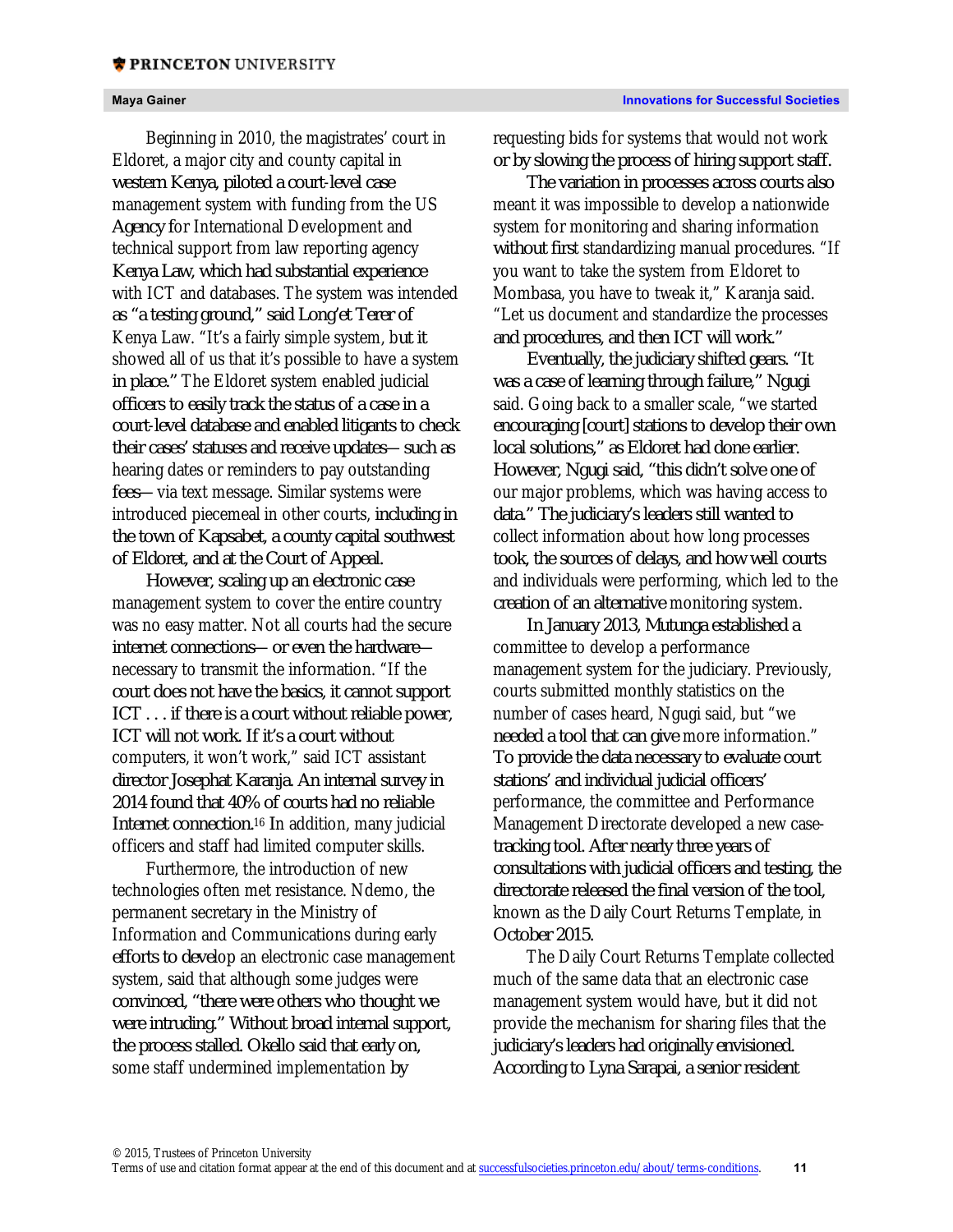magistrate who coordinated the process in the office of the chief justice, the system "tracked most of the case events that are captured in multiple manual registers in one place," enabling monitoring of courts' activities and providing detailed data to aid in decision making.

The template included information about each active case, the judicial officer responsible for it, and the dates it had moved from each step in the process to the next. As a case progressed from filing to judgment, the Performance Management Directorate could track how long each step took and if it had exceeded specified timelines. Information about the type of case also facilitated analysis of workloads, because a simple plea in a disorderly-conduct case required far less time and effort than a murder case.

The format of the tool—a comparatively simple Microsoft Excel spreadsheet with dropdown menus customized to align with each court's procedures—made it easier to roll out than a brand-new database. However, the tool's simplicity had its drawbacks. An administrative officer at each court station had to update the tool every day and send a copy to the Performance Management Directorate in Nairobi—occasionally from an Internet café if the court lacked a reliable Internet connection. Staff at the directorate conducted a monthly analysis of data across courts and over time, a process that required them to manually transfer the data into the statistical and analytics software programs, whereas a database would have let them easily select what they needed for morecomplex analysis. Data collection, too, was a challenge. It was difficult to verify the data the court stations submitted, and although the directorate conducted spot checks, some people "are still giving us data that isn't accurate," Mutunga said.

"Initially there was resistance, sometimes in the form of incomplete or inaccurate submissions," but over time the hardworking officers grew to appreciate data as a way of

distinguishing themselves, Okello said. The data fed into performance agreements signed at the court level, and Amadi, the chief registrar, said the high-level focus on accountability and the use of the data to make decisions on resources motivated staff to cooperate. In 2015, the Performance Management Directorate was also in the process of deciding on rewards such as bonuses for the top performers.

### *Responding to complaints*

Although procedural and organizational improvements were intended to prevent many judicial problems, Mutunga and his team also wanted to ensure that citizens had active roles. In September 2011, Mutunga appointed Kennedy Bidali, a magistrate and deputy registrar, as the judiciary's first internal ombudsperson. The Office of the Judiciary Ombudsperson, a department within the office of the chief justice, was responsible for collecting and resolving citizen complaints about administrative issues.

Citizens had the option of bringing their complaints to the office, which was located in the Supreme Court building in downtown Nairobi; calling; or send text messages, letters, or e-mails. It was then up to the team at the ombudsperson's office to identify the administrative issues they could help the person with.

Not surprisingly, citizens' complaints often involved nonadministrative matters that were beyond the office's purview, Bidali said. Some complainants were unhappy with a court verdict or wanted legal assistance, in which case staff might refer them to legal aid organizations for pro bono advice.

Determining some clients' precise complaints was also a challenge. People sometimes had long and emotional stories of what had gone wrong, said Mary Njoki, one of the officers who handled complaints, and "it's up to you to get the relevant information" by asking targeted questions about how their cases had proceeded.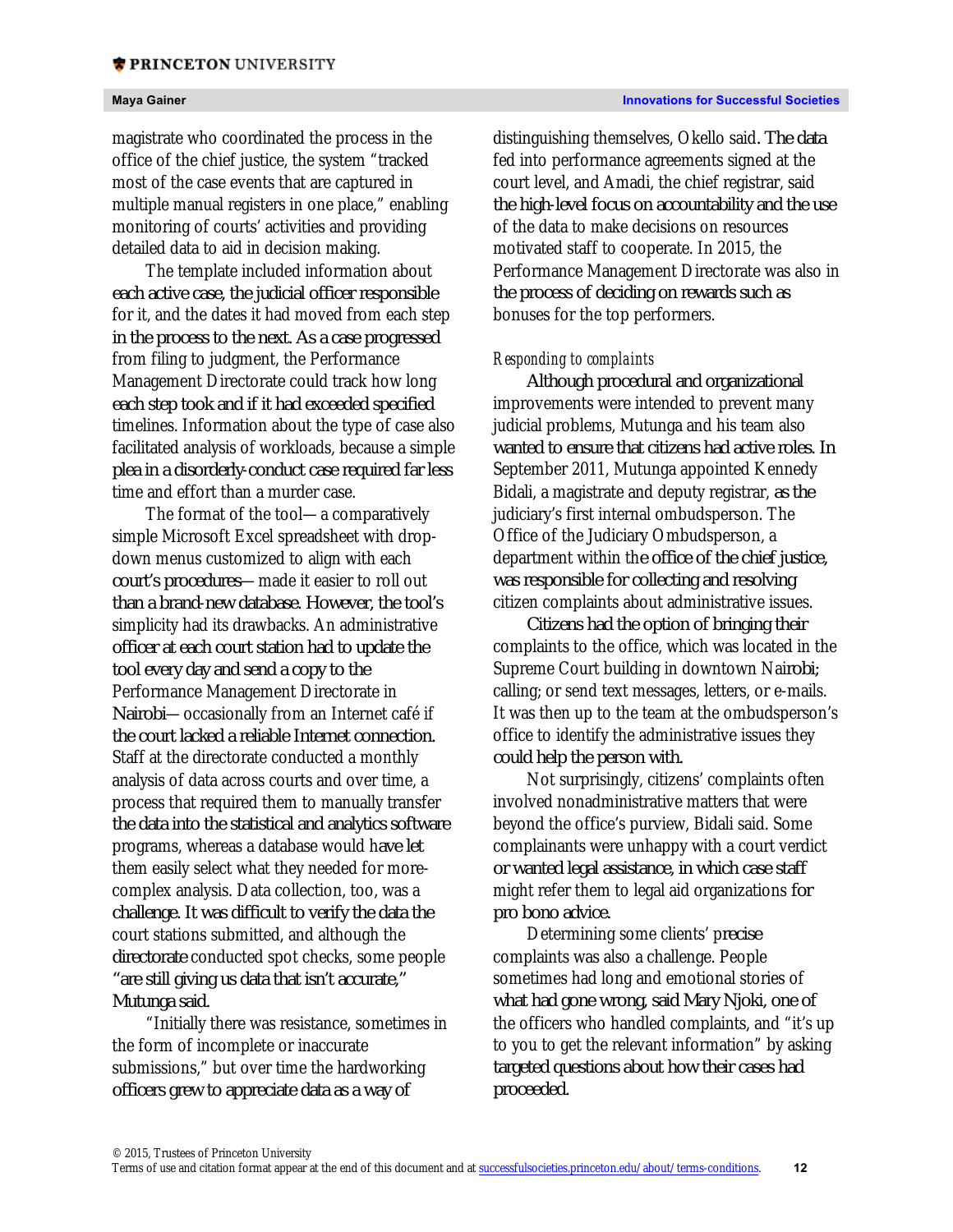Staff at the ombudsperson's office entered a brief description of each complaint, along with identifying information about the person and the case, into a database used by its staff in Nairobi and liaison officers at each court station typically, administrative staff who would not be sources of complaints, such as human resources officers. After a complaint was in the database, staffers sent the liaison officers a deadline for a response.

Liaison officers were required to either solve the problem or offer an explanation within the allotted time, sending the response back to Nairobi through the database. Nyakundi, who had handled complaints when he worked in court administration, said the position of the ombudsperson's office within that of the chief justice created a sense of urgency for court staff: "Once you open the system and see the red flag, it means that matter is of grave concern," he said. "You need to move fast to resolve the complaint."

The Nairobi staff reviewed each response, and if satisfied, contacted the complainant. Responding was a simple process if the complainant had provided an e-mail address, but more time was needed to respond to those who left only a mailing address or phone number. Inadequate responses or patterns of complaints could be grounds for disciplinary action.

Getting citizens to use the resource was a challenge. The office struggled to publicize itself, and Bidali and his team said they believed they received only a fraction of the complaints they could help with. "We've tried the usual," Bidali said—from appearing on radio and television programs to distributing written materials and Tshirts—"but it's not sufficient, and it's not easy." Expanding the office's reach was a continuing effort in 2015.

### *Engaging civil society and the public*

Mutunga and his team saw public awareness and participation as critical to the success of the

judicial reform program. "The constitution doesn't allow for a judiciary that's aloof," Mutunga said. But beyond the inherent value of public engagement with the courts, he added, there were practical reasons as well: citizen participation would help create pressure to deliver services and provide leverage for the judiciary's leaders to implement reforms.

Court Users' Committees (CUCs) offered an important mechanism for transparency and public participation. Since 2006, many courts had created CUCs, which brought together the local judge or magistrate, representatives of other agencies involved in the judicial system such as police and corrections, civil society organizations, and community leaders. The Judiciary Transformation Framework and the 2011 Judicial Service Act created a formal role for the committees and sought to increase their effectiveness.

First organized in 2006 by the Kenya Magistrates and Judges Association to identify and resolve court-level problems, the CUCs had recorded numerous successes at the local level, said Janet Munywoki, director of the Legal Resources Foundation, a nongovernmental legal aid organization that supported the establishment and operation of many of the committees. For example, she said, one committee had worked with a local hospital to waive fees for sexual assault survivors who needed medical examinations in order to press charges. Others offered avenues for alternative dispute resolution. But the committees often struggled with limited capacity and resources, and some of the problems they dealt with required policy decisions beyond their control.

With the passage of the Judicial Service Act in 2011, the committees became an official part of the justice system, with the goal of promoting a coordinated, efficient, and consultative approach to justice.17 The act also created a national equivalent: the National Council on the Administration of Justice, which brought together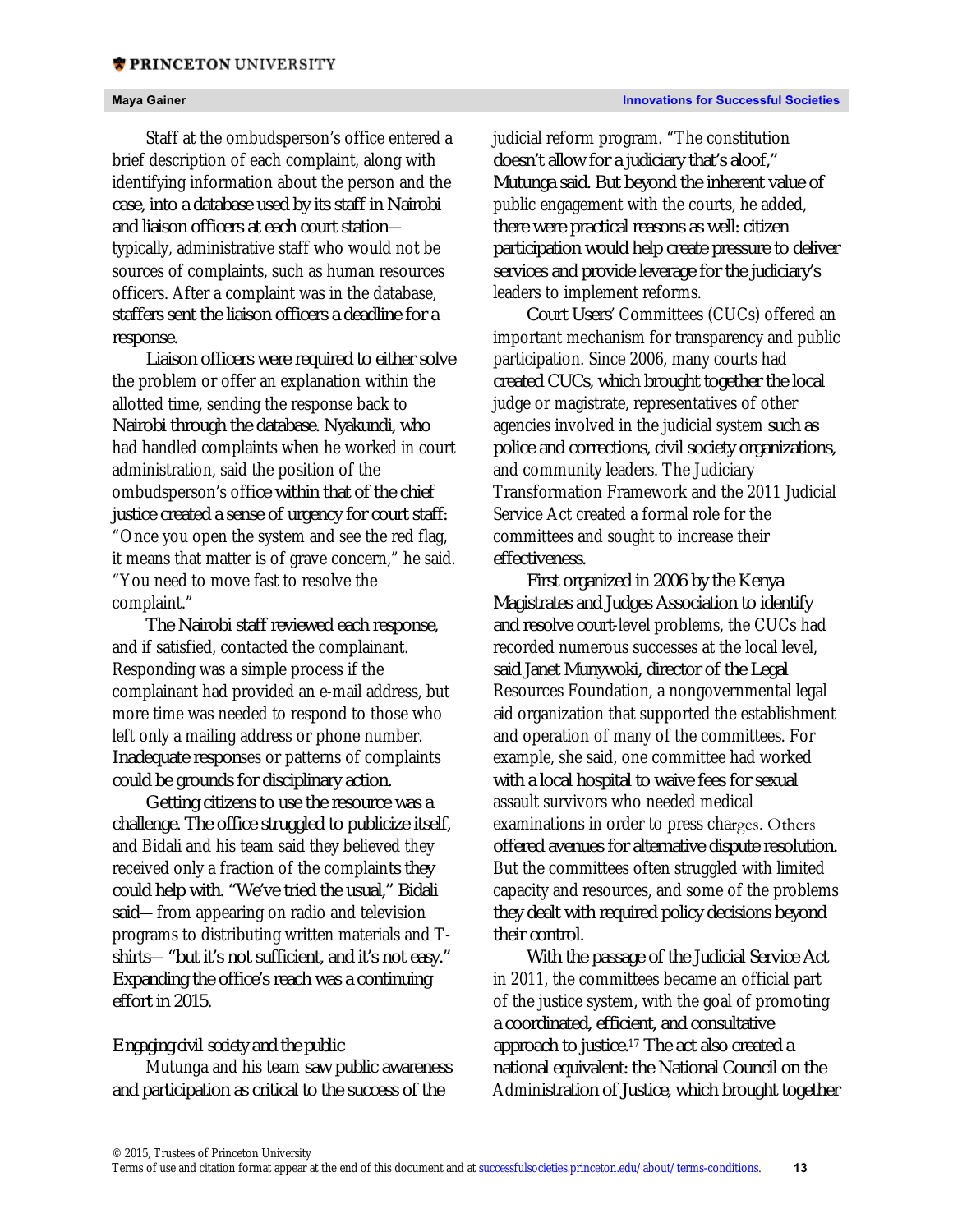the heads of the same agencies and organizations represented in the CUCs to make policy decisions on issues that affected courts around the country, such as procedural adjustments for cases involving children and bail guidelines.

The committees reported to the council quarterly, helping members identify problems or best practices that had national relevance. However, the reports that committees submitted were often disorganized or incomplete. In 2015, as part of the drive to formalize the CUCs, a subcommittee of the council led by senior resident magistrate Sarapai and the Legal Resources Foundation developed reporting and work plan templates for the CUCs. The new templates set forth a standard format for committees to submit the issues they had discussed, their plans and timelines for addressing them, and any matters that needed attention at the national level.

In addition to enabling nongovernmental organizations, community leaders, and the public to raise issues directly with the judiciary, Nyakundi said, the committees were "one of our vehicles to communicate to the citizens." When the judiciary introduced a new policy, such as new procedures for traffic arrests, members helped inform their communities.

The judiciary adopted several other communication strategies as well. Individual court stations held Open Days on which judges and magistrates held informal meetings with the public and answered questions about the judiciary and its work, a practice that had been initiated during the previous decade and later expanded. Judicial officers also held other public events, such as the 2012 Judicial Marches, in which they walked through neighborhoods to discuss the court system with people on the street.

In the past, citizens "were not quite sure we were human beings," Ouko said, so direct interaction was important—and it needed to become more institutionalized. Munywoki applauded the informality of the settings, saying

they helped convey that "any person can feel comfortable entering the judicial process."

Mutunga and the Judicial Service Commission also created the Directorate of Public Affairs and Communications, which was the first time the judiciary had an office dedicated to providing public information. The directorate was responsible for media strategy, the creation of informational materials, and support for public events. The Judicial Service Act also required the chief justice to provide a yearly update on the state of the judiciary. The combination of direct engagement, media, and publicly available reports helped make the judiciary far more transparent than it had been before.

# OVERCOMING OBSTACLES

Public trust in the courts suffered two major blows during the reform process. The first centered on the Supreme Court's handling of 2013's contested presidential election. The second involved a corruption scandal that drew public attention to graft among high-level administrative staff—and the persistence of the problem throughout the court system.

On March 4, 2013, Kenyans went to the polls for the first time since the 2007–08 electoral crisis and adoption of the 2010 constitution. Five days later, the Independent Electoral and Boundaries Commission declared Deputy Prime Minister Uhuru Kenyatta, who at the time was under indictment by the International Criminal Court for his alleged role in the 2007–08 violence, the winner, with 50.07% of the vote—barely enough to avoid a runoff.18

Kenyatta's main rival, then prime minister Raila Odinga, challenged the results in court. Odinga, as well as the nongovernmental Africa Centre for Open Governance, called for new elections on the grounds that voter registration had been inaccurate, electronic voting equipment had failed, and the vote-counting process had had discrepancies.19 The case went directly to the Supreme Court, which the 2010 constitution had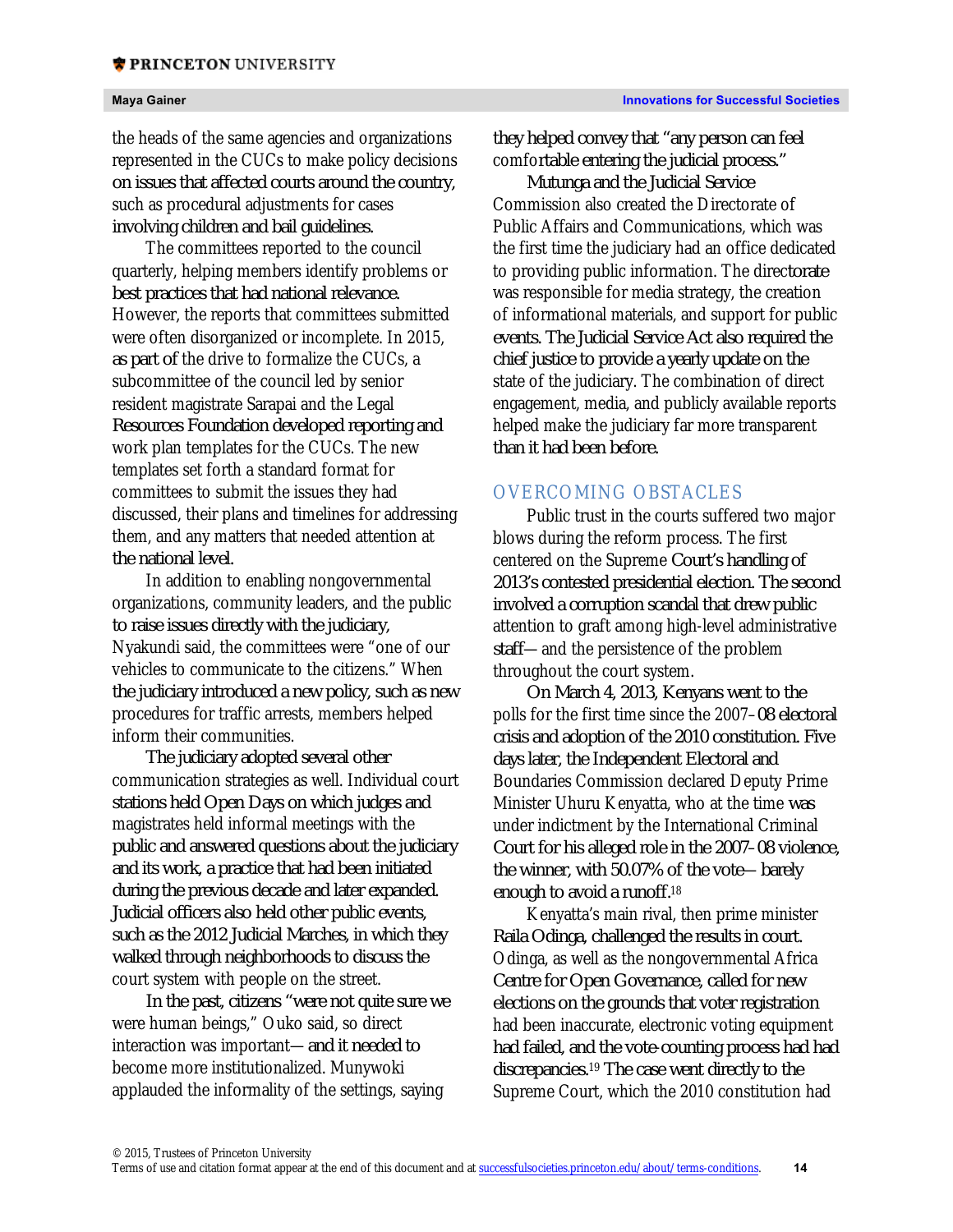### **\* PRINCETON** UNIVERSITY

given original jurisdiction over presidential election cases.

Mutunga announced the court's unanimous verdict in a brief statement from the bench on March 30. The petitions were dismissed; the court ruled that the election had been conducted in accordance with the law and the constitution, and the result was valid.20

The decision—and the detailed judgment published on April 16—received intense criticism. For instance, Seema Shah of the Africa Centre for Open Governance, which had filed one of the cases, called the judgment "disappointing, mostly for its blatant failure to confront the evidence" by not providing an in-depth examination of discrepancies in voter registration numbers.21 Constitutional lawyer Wachira Maina, writing in the newspaper *EastAfrican*, criticized the court's use of a "mean-spirited, cramped" Nigerian precedent to place a high burden of proof on Odinga.22 Kegoro, of the International Commission of Jurists, criticized "the frailties of the process," saying that both how the court handled the case and the substance of the judgment "have been at the heart of a huge loss of confidence in the judiciary."

Any decision in a hotly contested presidential election was guaranteed to be controversial, Okello said, but "it is precisely for that reason that the management of that process is probably more important than the outcome," and that that aspect could have been handled better. However, he noted that the case documents had been provided to various law schools to let them examine the evidence and "help demonstrate to the public that the Supreme Court had nothing to hide." But despite efforts to explain the decision, the Supreme Court's role in the presidential election cost the judiciary some of the goodwill it had accumulated during the previous year and a half of reforms.

The judiciary's credibility took another blow in August 2013, when the chief registrar was alleged to have made improper payments totaling an estimated KSh2.2 billion (about US\$25 million at the time).23 The Judicial Service Commission dismissed the chief registrar in October and later removed several other senior administrative staff implicated in the scandal. (As of fall 2015, the former registrar and six other former judiciary staff were on trial for improper procurement of a KSh310-million [US\$3-million] official residence for the chief justice.24)

The corruption allegations at the center of the judiciary had broad repercussions. Not only did the system's image suffer, but also the dismissal of several top administrative staff posed a practical problem for the implementation of reforms. Procurements got delayed, and the scandal made it difficult for the administrative directorates involved to work with the rest of the judiciary. For instance, the irregular procurements included ICT projects, which contributed to the challenge of getting cooperation with new systems, Karanja said. In all the audits, "you'd find that a number of the projects were ICT related, so that gave us a very bad name."

In response, the new chief registrar, Amadi, introduced controls that would make it harder for large-scale malpractice to happen again. Internal finance and administrative procedures had not been documented, and there was no procurement plan for the judiciary, which led to an unstructured procurement process that could be easily manipulated by unscrupulous officers, Amadi said. She began to introduce clear and documented administrative plans and procedures, which she said had helped prevent similar problems. In addition, weekly financial meetings were held to track expenditures.

The 2013 findings of high-level administrative corruption drew attention to the persistence of graft throughout the judiciary. The reform program struggled to correct the problem, and in August 2015, Mutunga gave a muchpublicized speech at the annual judges' colloquium, expressing concern about "reports on an upsurge in this immoral scourge."25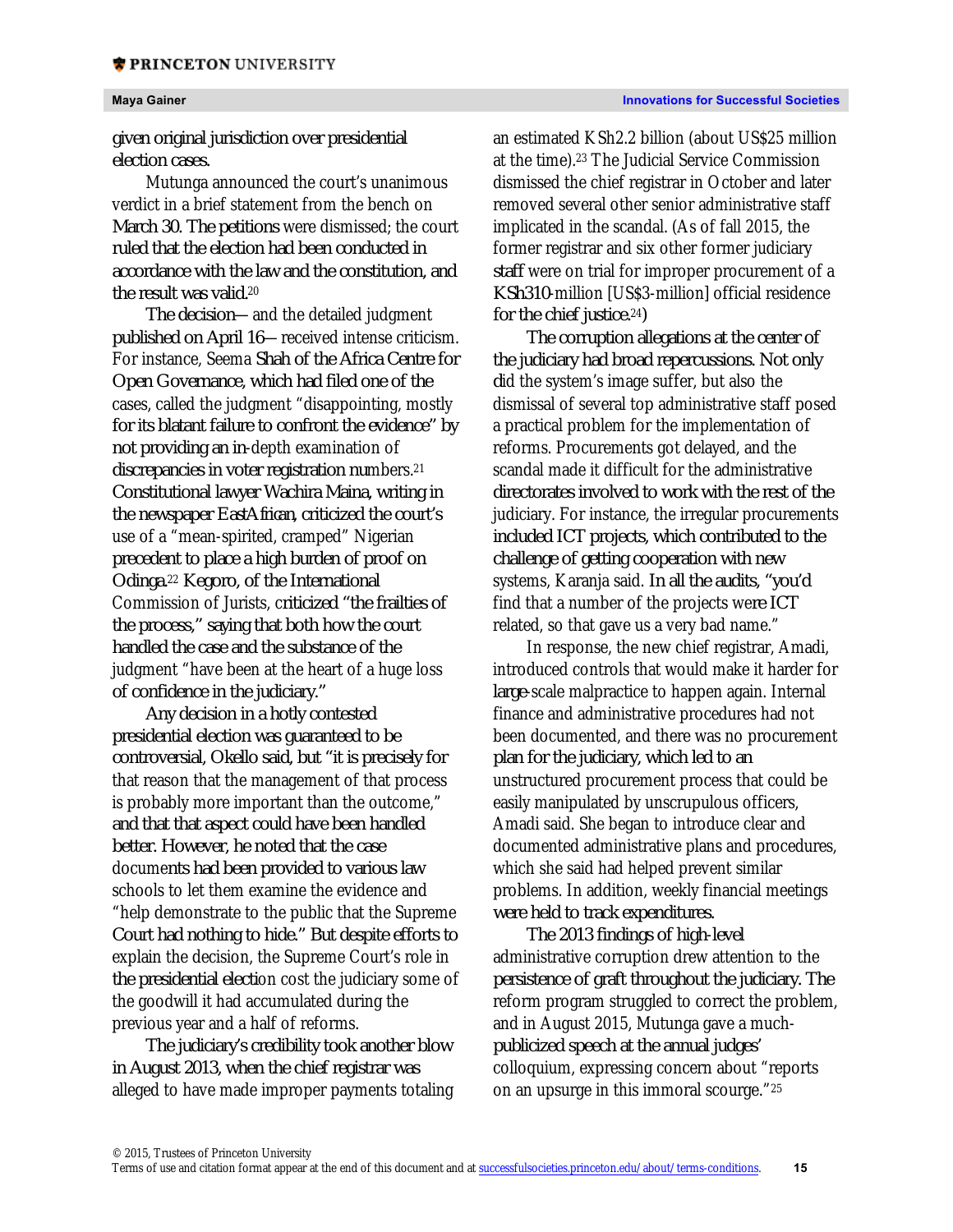Although the judiciary and the National Council on the Administration of Justice had introduced some preventive measures—such as adjustments to the procedures for traffic arrests in order to reduce opportunities for bribes—and the vetting process had removed some judges believed to be corrupt, the dismantling of powerful corruption networks remained a major problem. Many observers called for the Judicial Service Commission to play a more active role in investigating and disciplining judicial officers suspected of corruption.

"The public image of the institution suffered considerably with the [election] petition and the corruption in the administrative wing," Okello said. Both the election ruling and the corruption scandal generated significant media and public criticism. However, allowing intense public scrutiny was a way to "demonstrate that we are transparent and we are accountable," Director of Public Affairs Naim Bilal Yaseen said. "As much as [these issues] have affected our image, the public can now trust that we have nothing to hide." Okello added that they chose to respond by placing more emphasis on face-to-face forums between citizens and judges, in the hope that positive personal interactions would help counter the bad news. But the process of rebuilding public trust was a gradual one.

### ASSESSING RESULTS

As of fall 2015, several key initiatives to make Kenya's judiciary more efficient and transparent were under way, but most were in early stages of implementation.

After years of design and testing—and of changing strategies—the judiciary finally adopted a nationwide case-tracking tool, the Daily Court Returns Template, which was finalized in October 2015. With the new emphasis on data, "there's greater accountability in the administration of justice," Amadi said, and "just the fact that we have data to help us in decision making is a huge thing." Although the tool was

still in early stages, Director of Performance Management Wamwea said, it was expected to contribute to improvements in the proportion of reported cases that had been completed, reducing case backlogs.

At each level of the court system, registrars also worked to standardize and speed up the handling of case files and other administrative procedures. As of October 2015, the registry manual for the High Court had been finalized and published, and manuals for the magistrates' courts and the Court of Appeal were undergoing review by judicial officers and staff. The courts were in the process of implementing practices outlined in the manuals, but the extent of the implementations varied. "There's been tremendous improvement," in record management, Mboya of the Law Society of Kenya said, "but we're not yet there."

Each court also was required to set up a Court Users' Committee and create a customer care desk and service charter to distribute information about court processes and handle local-level problems. The customer care desks let litigants ask procedural questions and gave them help in navigating the system. "One change we're very happy about is the customer care desks," said Munywoki of the Legal Resources Foundation. "It means that the judiciary is more than willing to give information . . . It's open, and anyone can access information." However, the quality of such sources of help varied from court to court.

During four years in operation, the Office of the Judiciary Ombudsperson handled more than 21,000 complaints and suggestions. According to Okello, the office also served as a deterrent: "We've recorded tremendous progress, especially on lost files . . . I think that institutionally, knowing that somebody was paying attention put people on their best behavior."

Pressure from monitoring and performance contracts and streamlined procedures contributed to gradual reductions in the judiciary's backlog.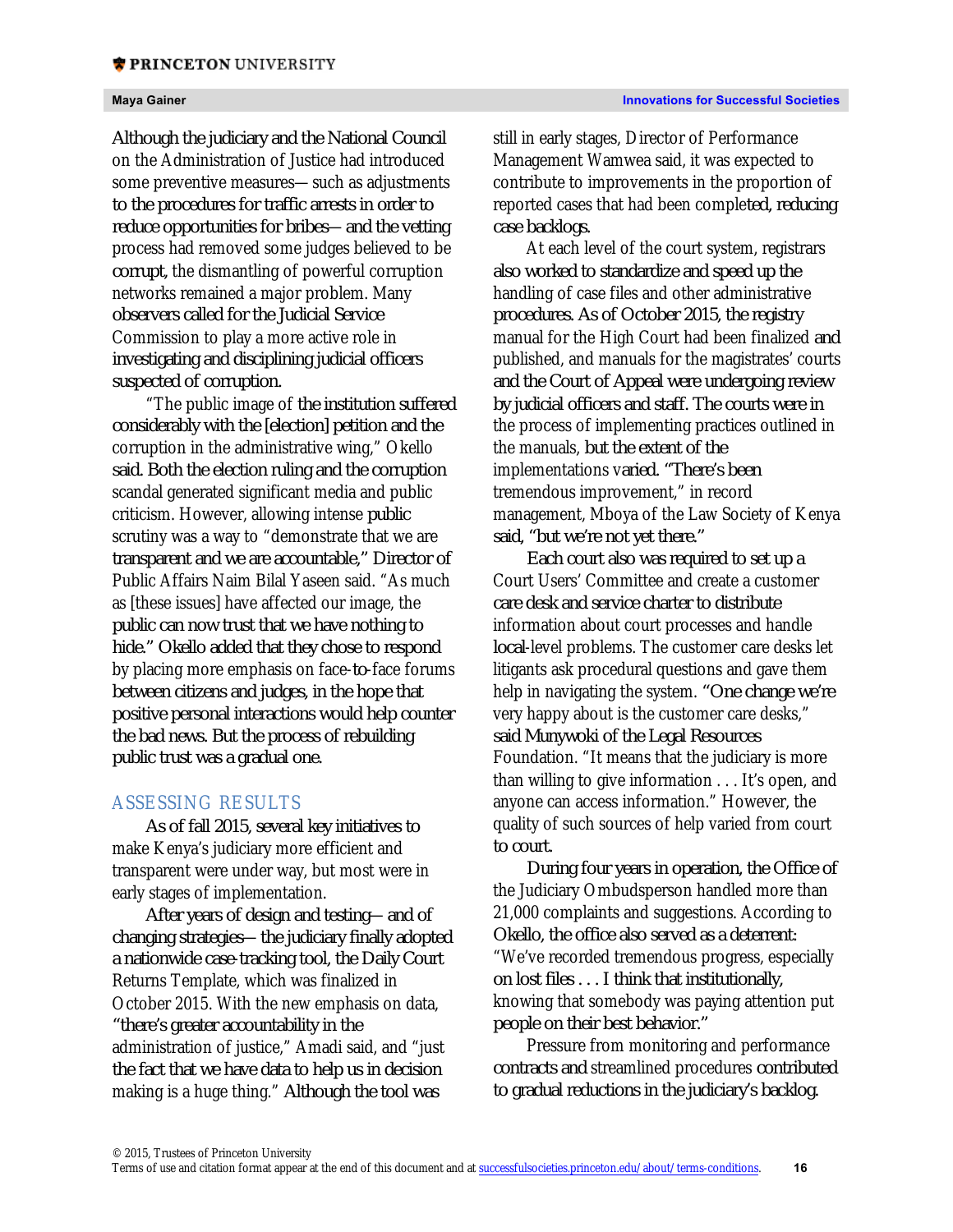311,800.26

But the largest backlog reductions came from special initiatives to clear old cases either by dismissing those no longer active or by prioritizing hearings for those that still needed attention. As of 2014—the most recent year for which case audit data were available—the backlog of cases pending for more than a year stood at

Several other reforms made major contributions to efficiency in the judiciary. Beginning in 2011, the institution embarked on a major expansion, hiring more than 200 new judges and magistrates and establishing 25 new courts. The new facilities eased access for many Kenyans in remote areas, and the new judicial officers helped reduce delays. The Judiciary Transformation Framework also strongly emphasized training, with the Judiciary Training Institute holding at least 65 training sessions per year as of 2015. Teaching staff the administrative skills they had previously had to learn on the job was extremely important, Kabucho said, and training sessions enabled judicial officers and staff to share local best practices.

Public perceptions of the judiciary improved in the early years of the reform program. In 2013, a Gallup poll found 61% of Kenyans had confidence in the judiciary compared with a low of 27% in 2009.27 However, later polls suggested that the gains had faded. From November 2013 to April 2015, Ipsos polls found that the percentage of Kenyans expressing "a lot" of confidence in the courts had fallen from 28% to 21% for the Supreme Court and from 21% to 12% for other courts.28 One explanation was that high-profile controversies over the Supreme Court's 2013 election ruling and corruption by top administrative staff had eroded trust in the judiciary despite reform efforts.

# REFLECTIONS

Achieving far-reaching change in Kenya's judiciary was challenging, and managing resistance was a constant effort. Internally, "the idea of collective leadership is very important," Chief

Justice Willy Mutunga said. Consultations with judicial officers formed a critical part of many initiatives, from setting timelines for administrative processes to designing the Daily Court Returns Template, as well as the Judiciary Transformation Framework itself. A critical strategic principle was that the involvement of potential opponents would undercut resistance later on.

Two overarching goals of the transformation program were to shift the judiciary's culture toward public service and away from isolation and to open the door to citizens' understanding of how the system worked.

Chief Registrar Anne Amadi said that a change in the internal mind-set had paved the way for more-concrete reforms. "We are more conscious of the fact that judicial authority derives from the people," she said. "Every morning, when you're coming to court, you're coming to deliver justice; and you have to be able to demonstrate that you delivered it."

George Kegoro, executive director of the International Commission of Jurists' Kenya Section, said the efforts of High Court Justice Joel Ngugi and the Judiciary Training Institute were creating a culture of personal change, "so that individually, people [take] greater responsibility for the common good," and judicial officers were gradually becoming more respectful of their clients and colleagues.

Cementing a shift in culture was difficult, however. Professor and constitutional scholar Yash Ghai said a great deal depended on the individual judge, and "some see the new era we are trying to usher in, [but] some are just the old style."

"The new judicial culture of humanizing justice is still not consolidated," Mutunga said, and it would require a long-term effort to take root.

Sustaining reforms required outside support, but Kenya's judiciary faced challenges from other branches of government. To some extent, tense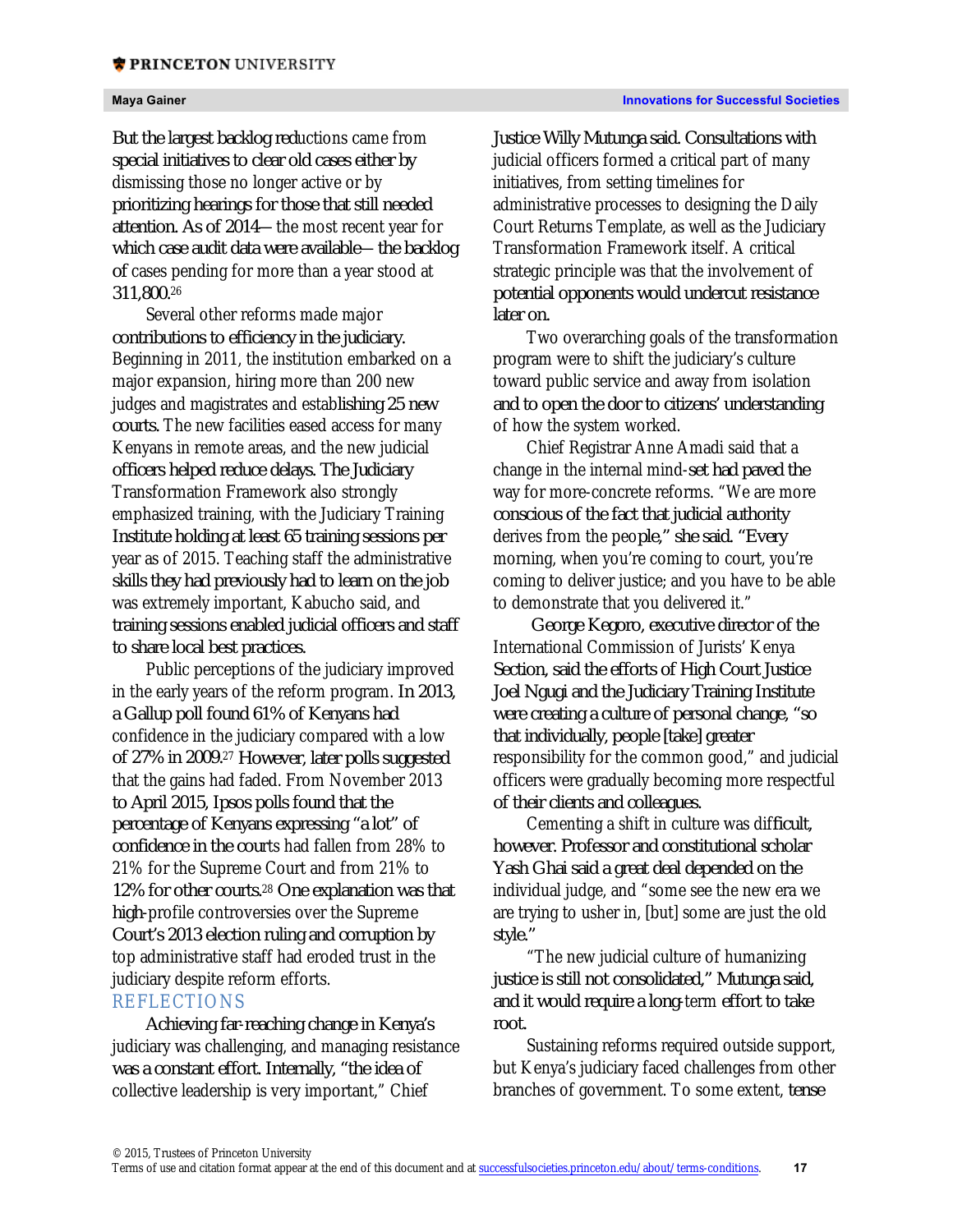relations were predictable consequences of the transition to a new constitutional order. The principle of checks and balances "is supposed to inconvenience those relationships," especially as the branches adjusted to their roles under the new constitution, said Duncan Okello, chief of staff in the office of the chief justice. However, several interviewees said some instances went beyond the natural tensions of a system of checks and balances and threatened the rule of law, such as when the executive branch disobeyed court orders, notably refusing to comply with a courtordered pay increase for teachers in 2015,29 and when the legislature cut the judiciary's budget in a perceived act of retaliation for a February 2015 ruling that the Constituency Development Fund, used for funding grassroots development projects, was unconstitutional and had to be amended.30

As with judicial officers, the preferred way of handling tensions between branches was dialogue. Mutunga reached out to leaders of other institutions to "explain what we do and what we don't do," according to the constitution, and to stress that "other arms of the state benefit from an independent judiciary." However, he said, it was not yet clear in 2015 whether attempts to improve communication between branches would have an effect.

Although they were pleased with the gains of 2011–15, Mutunga and his staff said not all of them were guaranteed to last. Mutunga said some

changes were "indestructible"—such as improved salaries and benefits, training, and data-driven decision making—but that other, bigger-picture changes, from judicial culture to fighting corruption, could be reversed without continued support.

Mutunga's personal leadership was critical to the reform effort. "Willy Mutunga's personal example has helped immensely" in developing a more open judiciary, Kegoro said, "although getting it institutionalized will take a long, long time." Mutunga's strong backing of specific reforms such as performance management and the office of the ombudsperson was essential to move the initiatives forward and ensure cooperation.

With Mutunga planning to retire in June 2016, a great deal depended on the vision of his successor. "The chief justice has started the journey and set the direction, and after he leaves office, the strengthening of the transformation begins," said Justice Reuben Nyakundi of the High Court. Apollo Mboya, chief executive of the Law Society of Kenya, put it more bluntly: "If they get a bad leader, that's it."

Although the judiciary's future leadership was uncertain, many said they believed that the transformation program Mutunga initiated had set the institution on a path to greater improvements. "The foundation has been laid," Nyakundi said, "but now we have to build on it."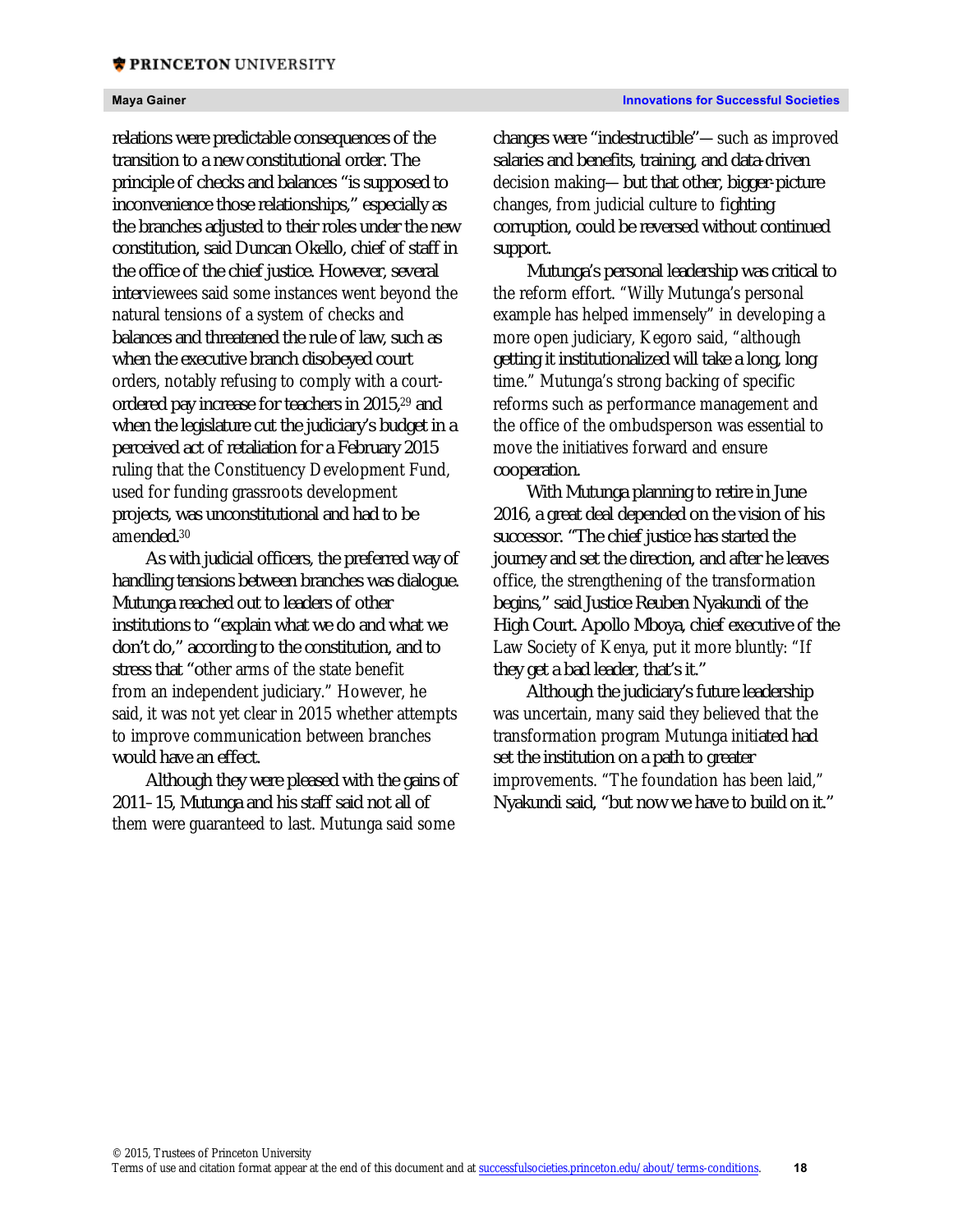### **\* PRINCETON** UNIVERSITY

 $\overline{a}$ 

### **References**

1Willy Mutunga, "Progress Report on the Transformation of the Judiciary: The First 120 Days," speech given in Nairobi, Kenya, October 19, 2011; accessed September 2, 2015, http://www.judiciary.go.ke/portal/assets/downloads/speeches/SPEECH%20ON%20THE%20PROGRESS%20REP ORT(120DAYS)%20ON%2019.10.2011.pdf. 2"Chief Justice Profile," *Kenya Law;* accessed October 14, 2015, http://kenyalaw.org/kl/index.php?id=3321. <sup>3</sup>"Final Report of the Task Force on Judicial Reforms," 33, July 2010; accessed September 24, 2015, http://www.kenyalaw.org/Downloads/Final%20Report%20of%20the%20Task%20Force%20on%20Judicial%20Refor ms.pdf; see also Mutunga, "Progress Report on the Transformation of the Judiciary." 4"State of the Judiciary and the Administration of Justice Annual Report 2011–2012," Judiciary of Kenya, 14–15, October 19, 2012; accessed October 12, 2015, http://www.judiciary.go.ke/portal/assets/files/Reports/STATE%20OF%20THE%20JUDICIARY%20ADDRESS%2 02011\_2012%20.pdf. 5World Bank, World Development Indicators; accessed October 12, 2015, http://databank.worldbank.org/data/views/reports/tableview.aspx. 6"Total Professional Judges or Magistrates," UN Office on Drugs and Crime Statistics; accessed October 18, 2015, data available at https://data.unodc.org/. 7Global Corruption Barometer 2010, Transparency International; accessed October 12, 2015, data available at https://www.transparency.org/gcb201011/in\_detail. 8Makau Mutua, "Justice under Siege: The Rule of Law and Judicial Subservience in Kenya," *Human Rights Quarterly* 2001;23(1):96–118. 9"Strengthening Judicial Reforms in Kenya, Volume X: Administrative Reforms," Kenya Section of the International Commission of Jurists, 2005, 40; see also "State of the Judiciary 2011–12," 62. 10Office of the AU Panel of Eminent African Personalities, *Back from the Brink: The 2008 Mediation Process and Reforms in Kenya,* April 2014; accessed March 18, 2015, 9, http://www.knchr.org/Portals/0/GeneralReports/backFromBrink\_web.pdf. 11Steve Crabtree and Bob Tortora, "Lacking Faith in Judiciary, Kenyans Lean toward The Hague," Gallup, August 5, 2009; accessed September 3, 2015, http://www.gallup.com/poll/122051/lacking-faith-judiciary-kenyans-lean-toward-hague.aspx. 12Constitution of Kenya, 2010, Chapter 10, Article 159. 13Electoral Institute for Sustainable Democracy in Africa, "Kenya: 2010 Constitutional Referendum Results," August 2010; accessed October 12, 2015, https://eisa.org.za/wep/ken2010referendum.htm. 14State of the Judiciary 2011-12, 64. 15"Court of Appeal Practice Direction—Civil Appeals and Applications," Kenya Court of Appeal, March 19, 2015; accessed October 9, 2015, http://www.judiciary.go.ke/portal/assets/filemanager\_uploads/PRACTICE%20DIRECTIONS-FINAL.pdf. 16Performance Management Directorate, "Judiciary Case Audit and Institutional Capacity Survey, Volume 1," Judiciary of Kenya, August 2014; accessed September 2, 2015, 38, http://www.judiciary.go.ke/portal/assets/filemanager\_uploads/reports/National%20Case%20Audit%20Report.pdf. 17Judicial Service Act No. 1 of 2011, Section 35, http://kenyalaw.org/kl/fileadmin/pdfdownloads/Acts/Judicial\_Service\_Act\_2011.pdf. 18Jason Patinkin, "Uhuru Kenyatta Wins Kenyan Election by a Narrow Margin," *The Guardian,* March 9, 2015; accessed October 18, 2015, http://www.theguardian.com/world/2013/mar/09/kenyatta-declared-victor-in-kenyan-elections. 19Paul Ogemba, "Elections Were Free and Fair, Judges Say," *Daily Nation,* March 31, 2013; accessed October 18, 2015, http://www.nation.co.ke/news/politics/Court-says-yes-its-Uhuru/-/1064/1735028/-/1vsli6/-/index.html. 20Ibid. 21Seema Shah, "Top Court Ruling Fell Short of Expectations," *Daily Nation,* April 26, 2015; accessed October 18, 2015, http://www.nation.co.ke/oped/Opinion/Top-court-ruling-fell-short-of-expectations/-/440808/1759424/-/yrh30cz/- /index.html. 22Wachira Maina, "Verdict on Kenya's Presidential Election Petition: Five Reasons the Judgment Fails the Legal Test," *EastAfrican,* April 20, 2015; accessed October 18, 2015, http://www.theeastafrican.co.ke/OpEd/comment/Five-reasons-Kenya-Supreme-Court-failed-poll-petition-test/- /434750/1753646/-/item/0/-/2659o5/-/index.html.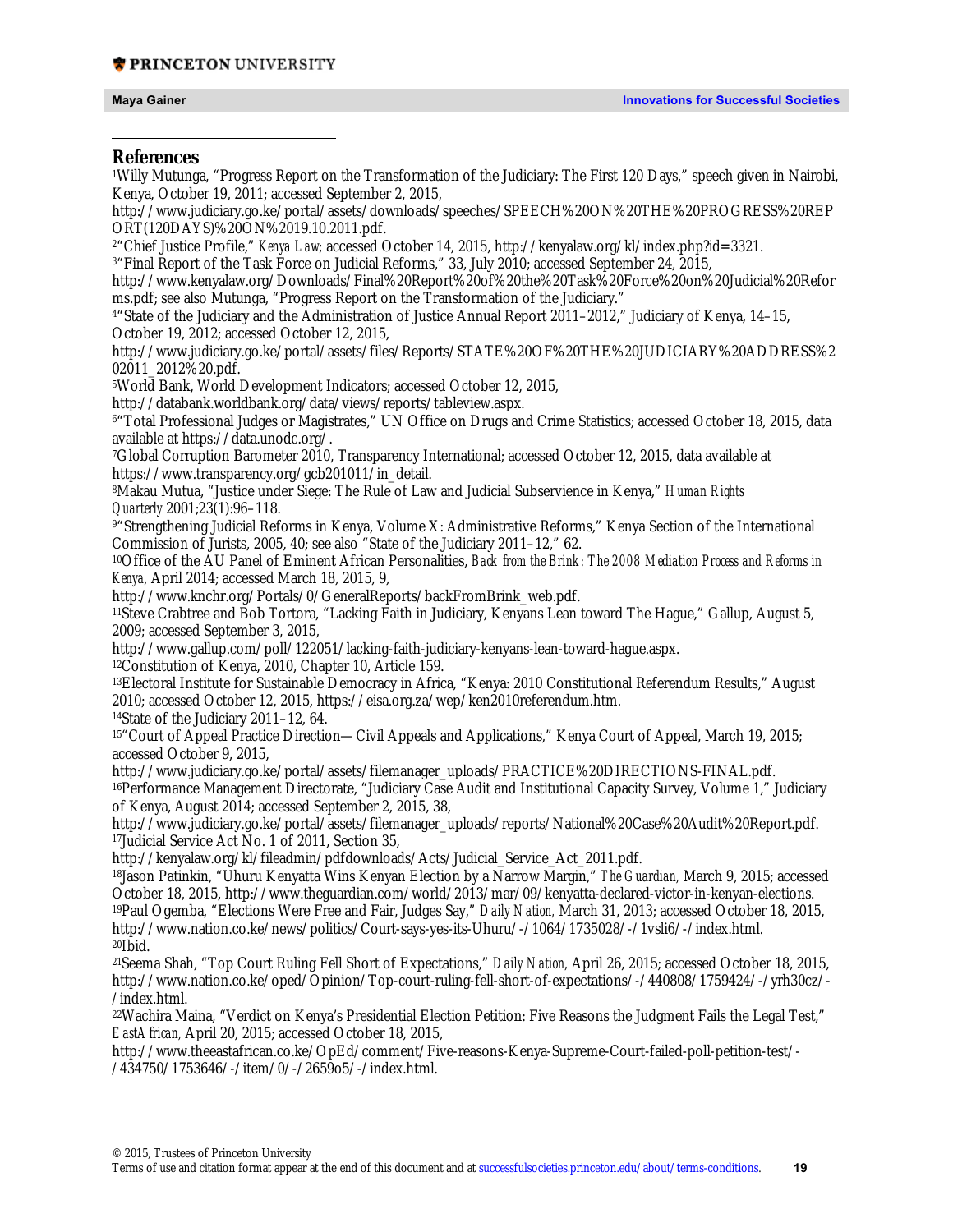### **\* PRINCETON** UNIVERSITY

| Maya Gainer |
|-------------|
|-------------|

 23John Ngirachu, "JSC Sends Gladys Shollei Packing over Sh2 Billion Scandal," *Daily Nation,* October 18, 2013; accessed September 3, 2015, http://mobile.nation.co.ke/news/JSC-sends-Gladys-Shollei-packing/-/1950946/2038778/- /format/xhtml/-/de2qwpz/-/index.html.

24Fred Makana, "Former Judiciary Staff Back in Court as Gladys Shollei Denies Breaking the Law," *Standard Digital,* August 25, 2015; accessed October 19, 2015, http://www.standardmedia.co.ke/article/2000174063/former-judiciarystaff-back-in-court-as-gladys-shollei-denies-breaking-the-law.

25Willy Mutunga, "Speech by the Chief Justice at the Official Opening of the Annual Judges' Colloquium," speech given in Mombasa, Kenya, August 3, 2015; accessed October 18, 2015,

http://www.judiciary.go.ke/portal/assets/filemanager\_uploads/CJ%20Speeches/CJ%20Colloquium%20Speech%20- %20Mombasa%20-%20Aug%203%202015.pdf.

26Performance Management Directorate, "Judiciary Case Audit," viii.

27Jay Loschky, "Less Than Half in Africa Confident in Their Judicial Systems," Gallup, August 6, 2014; accessed September 2, 2015,

http://www.gallup.com/poll/174509/less-half-africa-confident-judicial-systems.aspx.

28"Confidence Ratings: Public Officials and Independent Institutions," *Ipsos Public Affairs,* May 27, 2015; accessed October 11, 2015,

http://www.slideshare.net/ipsoske/ke-ipsos-specpollpressreleasepresentation27thmay2015.

29"Uhuru Rules Out Higher Pay amid Calls for Talks," *Daily Nation,* September 21, 2015; accessed October 20, 2015, http://www.nation.co.ke/news/politics/Uhuru-rules-out-pay-rise-for-teachers/-/1064/2878398/-/trf21u/- /index.html.

30Jane Goin, "Court Gives Government 12 Months to Amend Unlawful CDF Act," *Capital News,* February 20, 2015; accessed October 20, 2015, http://www.capitalfm.co.ke/news/2015/02/court-gives-govt-12-months-to-amendunlawful-cdf-act/.